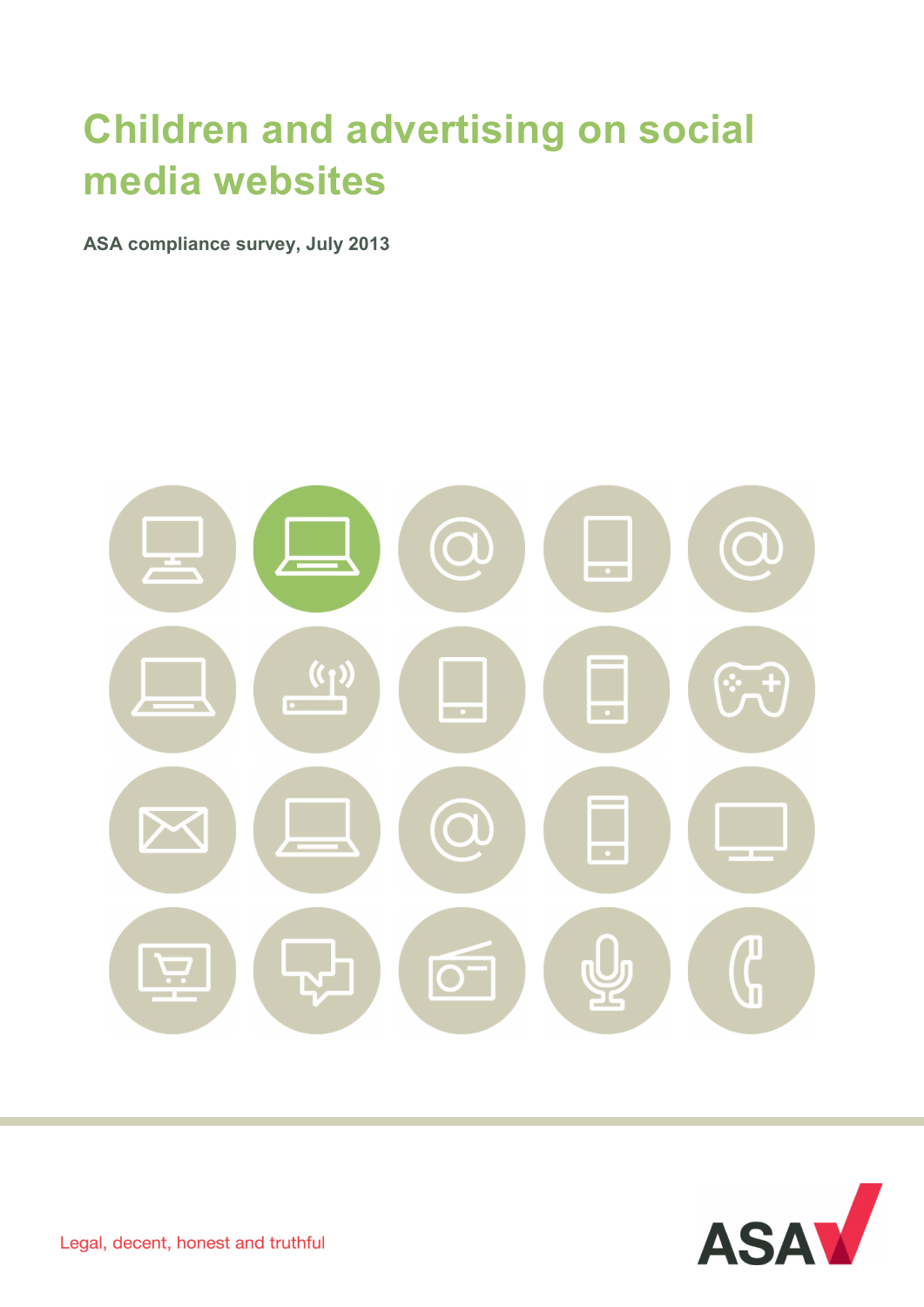# **Contents**

| 5. Children's registered vs actual age: regulatory implications 12 |  |
|--------------------------------------------------------------------|--|
|                                                                    |  |
|                                                                    |  |
|                                                                    |  |
|                                                                    |  |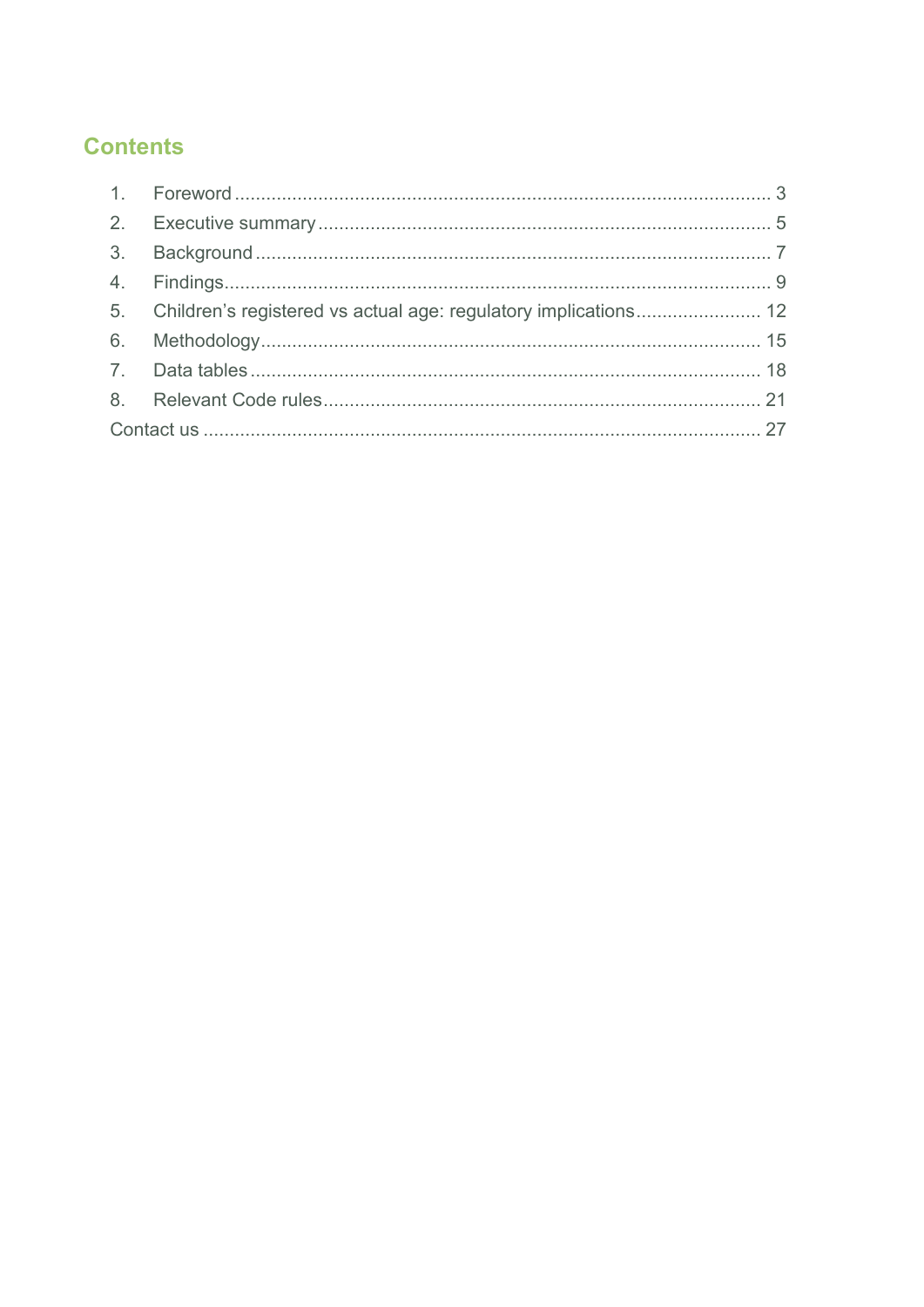# **1. Foreword**

Should we be concerned if an 11 year-old girl registers her age on a social media site as 88? Or if a 15 year-old boy pretends to be 25? Does it come as a surprise to anyone that a significant proportion of people under 16 register under false ages online?

Part of our commitment to protecting young people is ensuring we better understand how they use social media. As part of that, we commissioned a survey to find out what ads young people see and engage with online and whether those ads stick to the UK advertising rules.

This report provides a fascinating, and in some respects disconcerting, glimpse into the media consumption habits of children. It reveals that ten participants (42% of all children in our study) falsely registered themselves as aged 18 or over. As a result, they were presented with ads for age-restricted products including for gambling, alcohol, slimming aids and overtly sexual dating services – all categories that are subject to strict rules designed to prevent them from being directly targeted at children and young people.

We place a particular emphasis on making sure ads that children see aren't inappropriate or harmful, so our findings give us pause for thought. What do we do when advertisers are sticking to the rules, but children aren't?

Of course, without downplaying their importance, the findings should be put into context. The fact is that children will see ads for age-restricted products and services in other media. That's why we have rules that govern the content of ads: to make sure that when they are seen by children and young people, they don't appeal to them. Encouragingly, very few of the ads seen by the young people in our survey contained problematic content.

Our report also sits against a backdrop of wider societal concern about how to keep young people safe in an online environment when it comes to harmful sites and adult content. As part of that, the Government has brought together online companies, internet providers and search engines and tasked them with creating better online filters to help parents reduce the risk of their children accessing potentially harmful material.

There's no escaping that we live in a 24 hour, instant access, media world that has created a host of new innovative advertising techniques and opportunities. A recent report by Ofcom highlighted that almost two-thirds (62%) of 12-15 year olds now own smartphone devices – up from 41% from 2011. That is significantly higher than the UK average for adults of 50%.

In a world where young people are arguably more media savvy than adults, and with many enjoying unfettered access to the internet, they're increasingly likely to see material that should be off limits. How then do we as regulators, or indeed advertisers, parents and society, respond?

It's not straightforward. Our report shows that advertisers had acted in good faith by taking account of the registered age of social media account holders in their delivery of ads. In light of that, it doesn't seem fair to reprimand them for exposing children to their ads. But this isn't the first report that strongly suggests that a significant proportion of children are registering false details online. We need to reflect carefully on an appropriate response.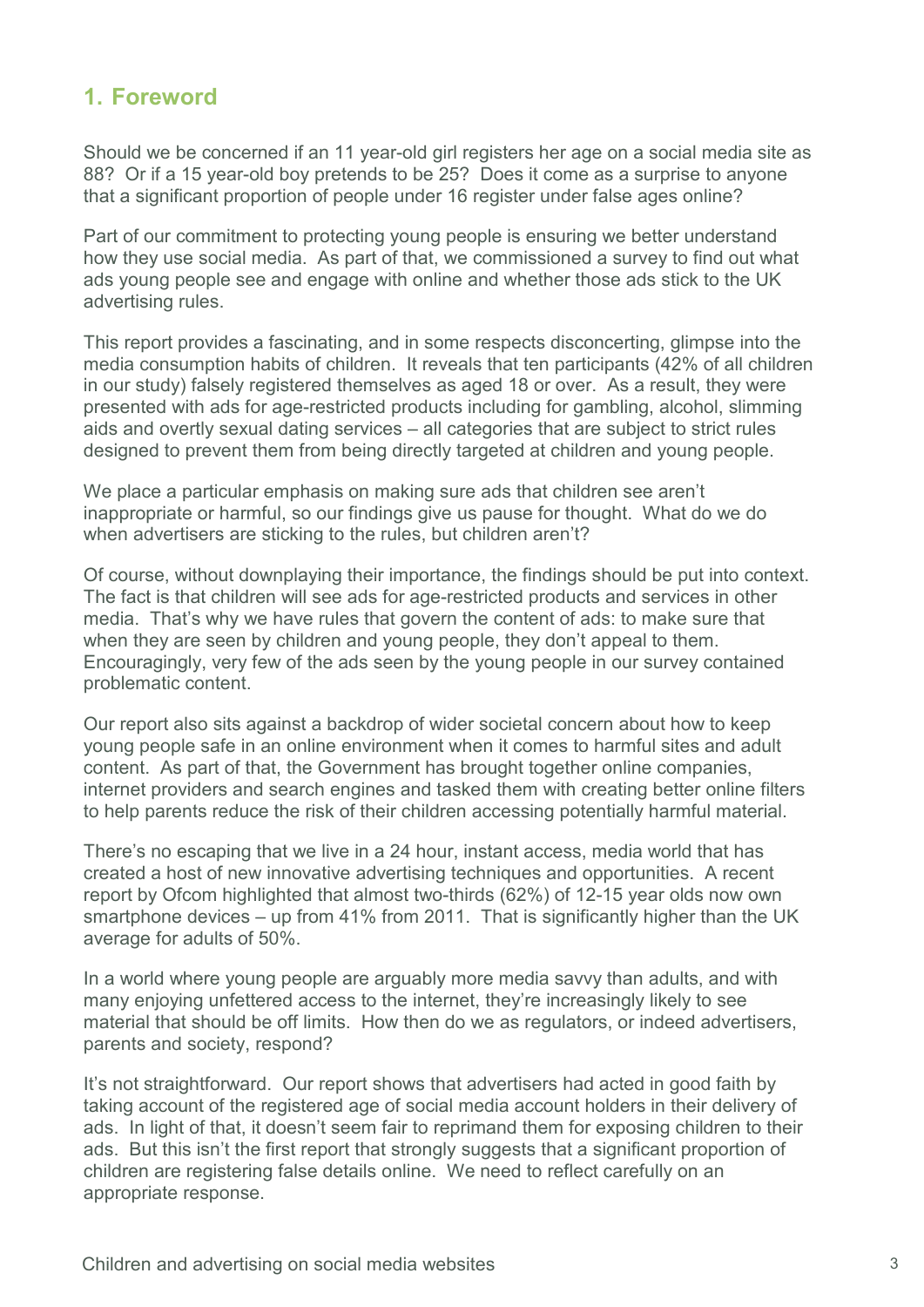So, to start with, we'll be presenting these findings to our Council, the body that decides whether or not ads have breached the Codes, with a view to exploring whether we need to take a tighter line on age-restricted ads in social media or if further research in this area would be helpful. We're also drawing them to the attention of the Code writing body, the Committee of Advertising Practice (CAP), and asking whether new guidance for advertisers on targeting ads online is needed.

While we won't shy away from the regulatory challenges this report raises, there are clearly questions here for advertisers, agencies and social media owners. Collectively, they need to address whether enough is being done to prevent children, by virtue of registering false details, from having access to age-restricted content on social media sites. They need to ask themselves whether they really are doing all they reasonably can not to target children with ads for age-restricted products or services when they know that a significant chunk of the child population is exposed to those ads.

Finally, it's not just about what regulators and industry can do. As a society, we all need to consider whether we could or should be doing more to help set the boundaries in which our children will naturally explore the world around them. Parents are used to setting those boundaries in the real world, but for whatever reason, many feel unable to do so in the online world. There's clearly a conversation to be had.

## **Guy Parker**

**Chief Executive**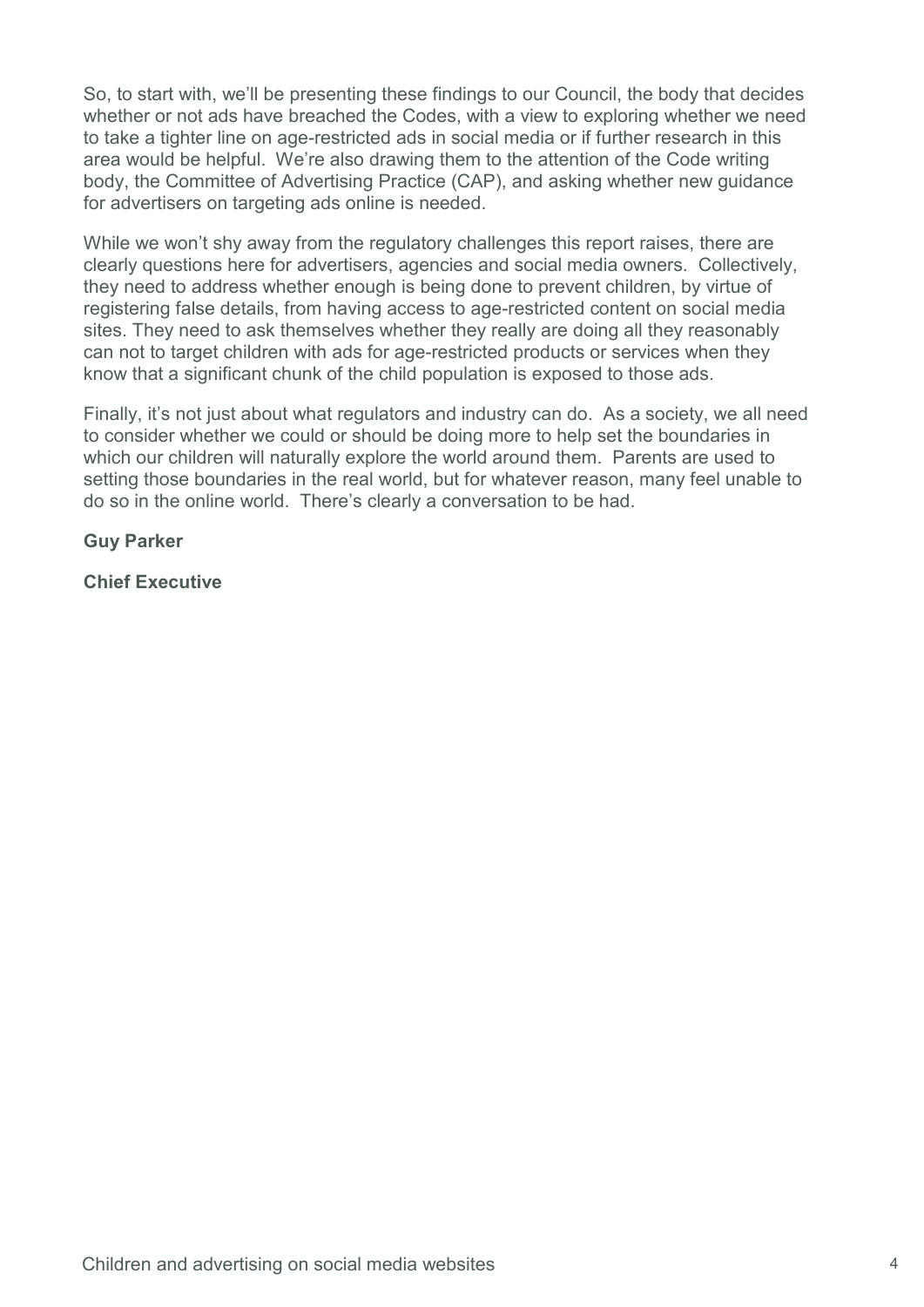# **2. Executive summary**

**In the context of children's increasing and more developed use of the internet and persistent concerns about the commercialisation and 'adultification' of childhood, the ASA has undertaken a survey to ascertain the compliance rate for ads appearing on social media pages viewed by children.**

These ads must comply with the UK Code of Non-broadcast Advertising, Sales Promotion and Direct Marketing (the CAP Code), which sets standards to prevent misleading, harmful and offensive advertising, and includes supplementary rules to ensure advertisers do not exploit children's vulnerabilities.

Our survey involved 24 children aged between 11 and 15, who were invited to use internet enabled tablets and laptops fitted with image-capturing, data-recording software. As a result of their social media activity, the children were presented with a total of 427 ads.

Of the 427 ads, 420, or 98.4%, complied with the CAP Code, and seven ads (1.6%) contained an obvious breach of the Code, which indicates a high rate of overall compliance.

Under the CAP Code ads for gambling, alcohol and slimming products "must not be directed at people under 18 through the selection of media or the context in which they appear." In media where a marketer can accurately identify the age of the recipient of the ad, we require accurate targeting of their ads (e.g. direct mail). In media where it's not possible to identify the age of every viewer of the ad, a medium shouldn't be used if more than 25% of the viewers are under the age of 18 (e.g. magazines).

Our assessment of the ads in the survey revealed that advertisers had taken account of the *registered age* of social media account holders in their delivery of ads.

However, we discovered that all but four children involved in our survey had registered on a social media site using a false age; ten children (42%) had falsely registered as being aged 18 or over.

This meant that one or more age-restricted ads were presented to the ten children (42% of all children in our study) who were falsely registered as 18 or over. These children received at least one ad for a gambling, alcohol or slimming product to their personal social media accounts.

In line with the Code, none of those ads used creative content that appealed particularly to people aged 17 or below. In other words, the ads did not include content that, in our view, set out to engage children or resulted in the children being engaged with the advertised product.

The CAP Code states, "in assessing compliance with the Code, the ASA may take account of honest market practices and the general principle of good faith in the traders' field of activity", which means that although the ads were served to individuals under the age of 18, the advertisers had acted in good faith and not in breach of the Code.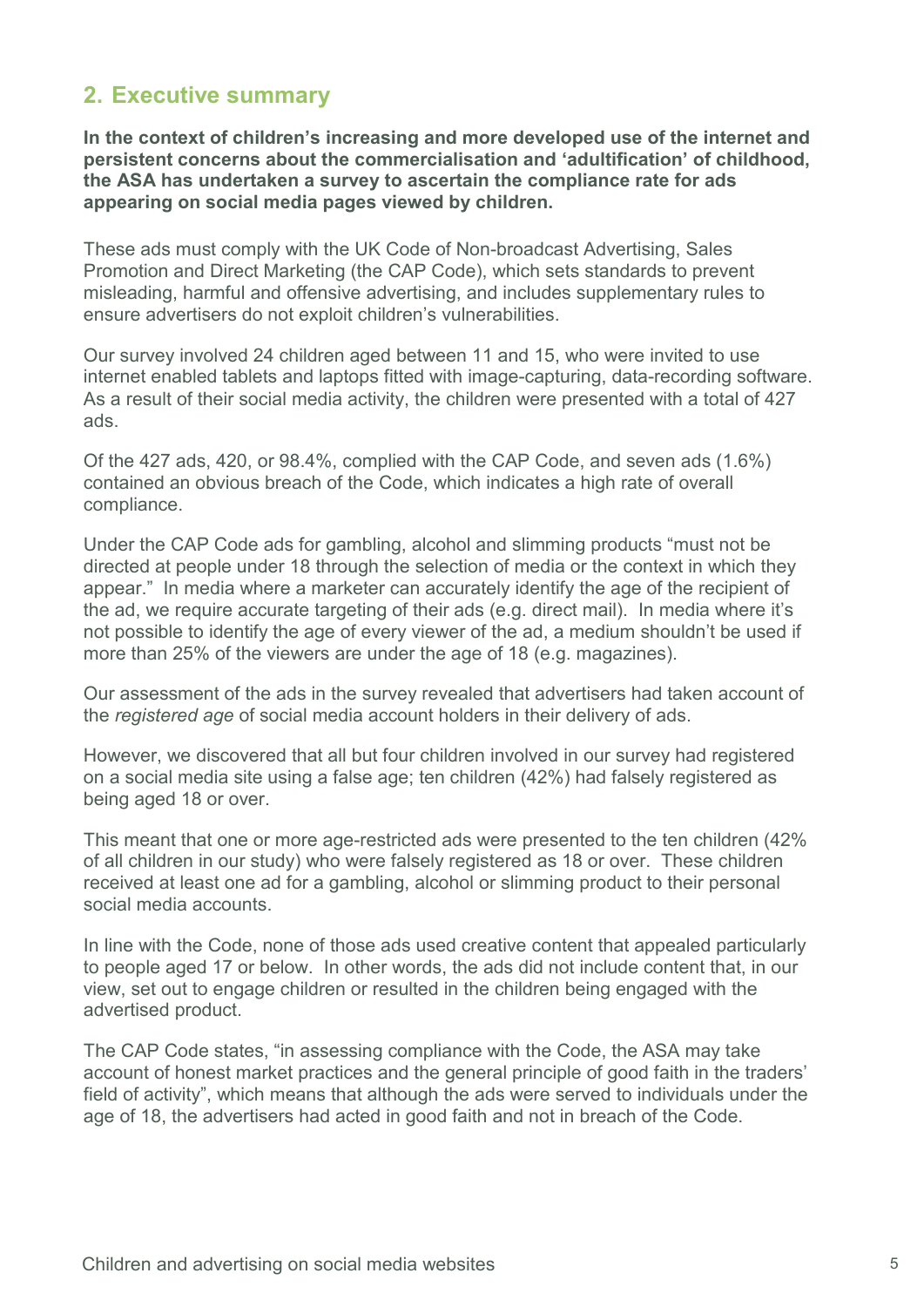The knowledge that many children's registered age on social media sites is higher than their actual age presents real challenges for advertisers, their agencies, social media platforms, parents, guardians, and regulators.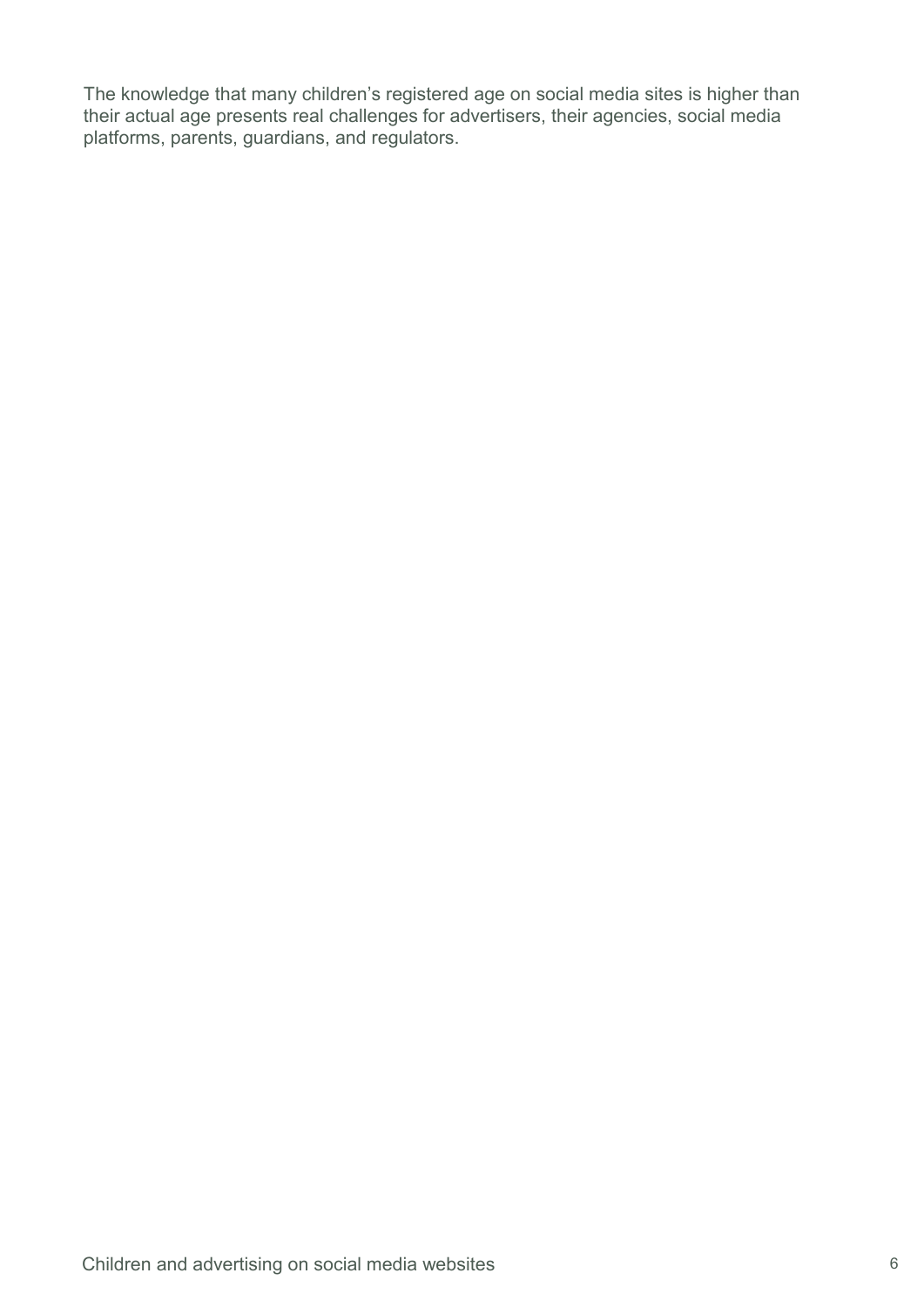# **3. Background**

## 3.1Introduction

Over the past few years, advertising has become more personalised, particularly online. This makes sense: one of the main reasons people think that an advertisement is annoying or disruptive is when they think it's irrelevant. So advertisers and media have spent a significant amount of time making sure that they understand the particular people who read specific magazines, newspapers, websites or who watch particular films at the cinema.

However, the highly individualised experience of an online user poses a challenge to the regulator: how do we replicate the experience of others?

This is particularly challenging when it comes to protecting children. Even as adults, we can easily replicate a child's experience of reading a magazine and the ads they see in it: we simply buy the magazine. But how do we replicate a child's experience of social networking sites? Even if it were appropriate to set up a fake child profile, befriending other children would be completely unethical.

Met with this challenge, we decided that the best approach would be to commission a research company to recruit a cohort of children who were willing to have their social media activity recorded. The research agency then provided us with a profile of each child and recordings of their social networking activity, with personal information redacted. This allowed us to see what advertising and marketing they saw and assess whether it was compliant with the advertising rules.

#### 3.2 About us

The Advertising Standards Authority (ASA) is the UK's independent regulator of advertising across all media. We apply the UK Advertising Codes, written by the Committee of Advertising Practice (CAP), to ensure that advertising is legal, decent, honest and truthful. Our work includes looking into complaints about advertising from members of the public and from industry, and proactively monitoring compliance with the Codes.

#### 3.3 What are the rules?

Advertising and marketing communications that appear in social media must comply with the UK Code of Non-broadcast Advertising, Sales Promotion and Direct Marketing (the CAP Code). This includes ads that appear both in paid for and non-paid for space.

The CAP Code sets standards to prevent misleading, harmful and offensive advertising, and requires advertisers to be socially responsible. In particular, there are also specific Code sections that cover products like alcohol and gambling that contain strict responsibility rules for advertising those products, including by making sure they do not target children by either their content or targeting (e.g. by not using child friendly themes and by ensuring such ads aren't placed in children's media).

There is also a dedicated children's section in the Code that contains rules to protect children. In particular, the Code includes rules to make sure advertisers do not exploit children's vulnerabilities. For example, ads must not encourage harmful emulation or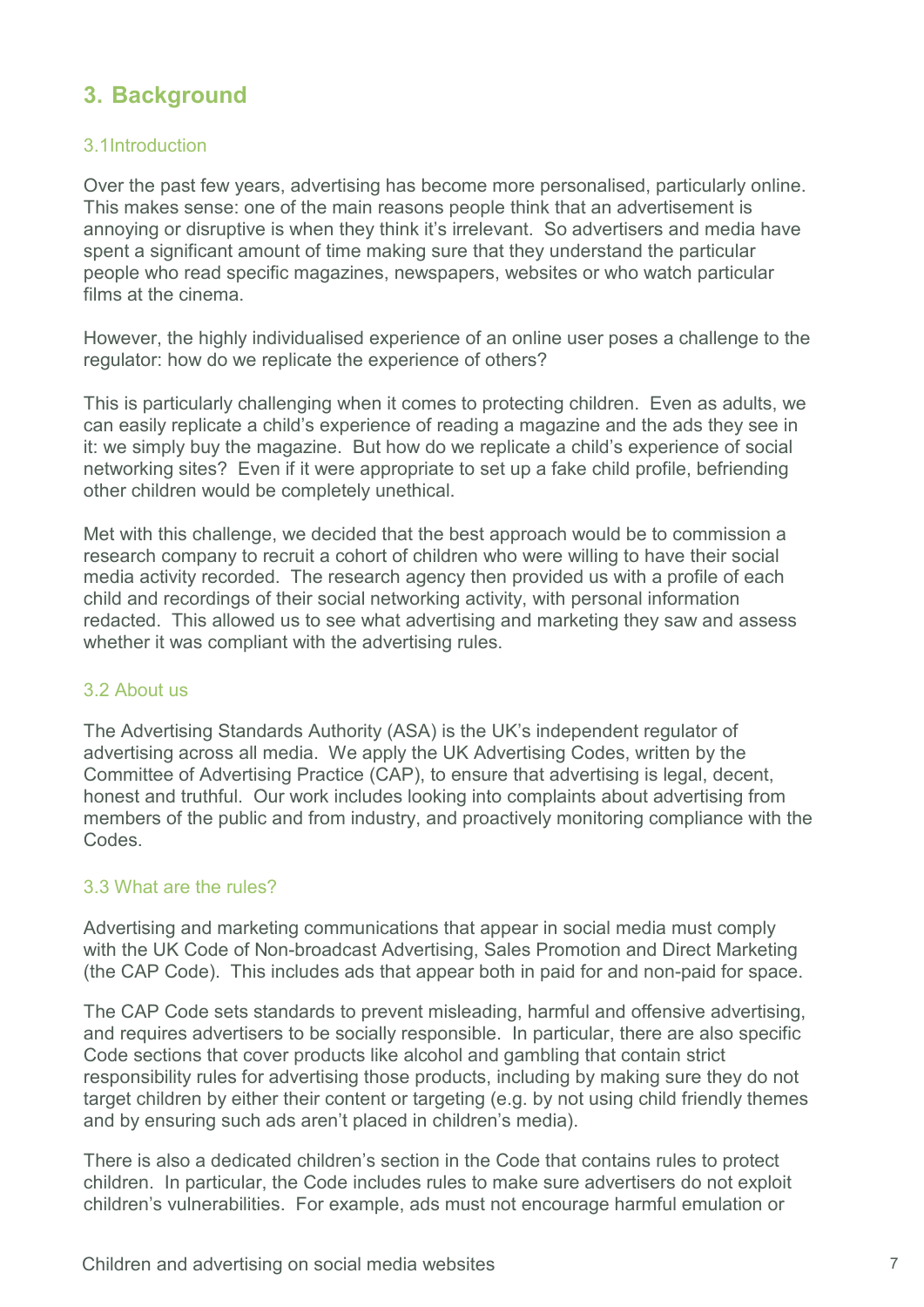unsafe practices; make children feel unpopular or inferior; exhort children to buy or exhort them to ask parents to buy.

# 3.4 Proactive monitoring

The ASA conducts proactive surveys to identify breaches of the Advertising Codes and other trends or issues that might not be drawn to our attention by public or industry complaints.

Our surveys usually focus on a particular advertising sector. This survey is slightly different in that it focuses on a category of media (social media sites) and a category of audience (children aged between 11 and 15), rather than an advertising sector, but the objectives of the survey remain the same.

When reading this survey, it's important to note that although we produce an overall compliance rate (a percentage of ads assessed in the survey that comply with the Advertising Codes), this relates to obvious Code breaches only. It would be impractical to enter into hundreds of investigations to determine every possible breach of the Codes, but the overall intelligence we gain from conducting the survey helps to inform and target other regulatory action. For example, a low rate of compliance or a particular trend could indicate a problem that might need to be addressed by producing guidance or reconsidering rules.

# 3.5 Summary of methodology

The survey involved 24 children aged between 11 and 15 whose online activity was recorded for a minimum of 30 minutes and a maximum of 45 minutes. The children were not directed to use particular social media sites.

The study was conducted in a "café" environment with parents present but not monitoring the children's usage. 12 children used laptops and 12 used tablets.

Once we received the data from the researchers, for each ad we recorded the brand, advertiser, sector, product category, the site on which the ad appeared, the type of ad, the device/platform on which it was viewed, the age and gender of the participants that viewed it, the age at which the participant had registered on that specific social media site. We then judged whether the ad had obviously breached the CAP Code and, if we thought that it had, we recorded what Code rule the ad was considered to have broken.

Full details of the methodology can be found in section 6.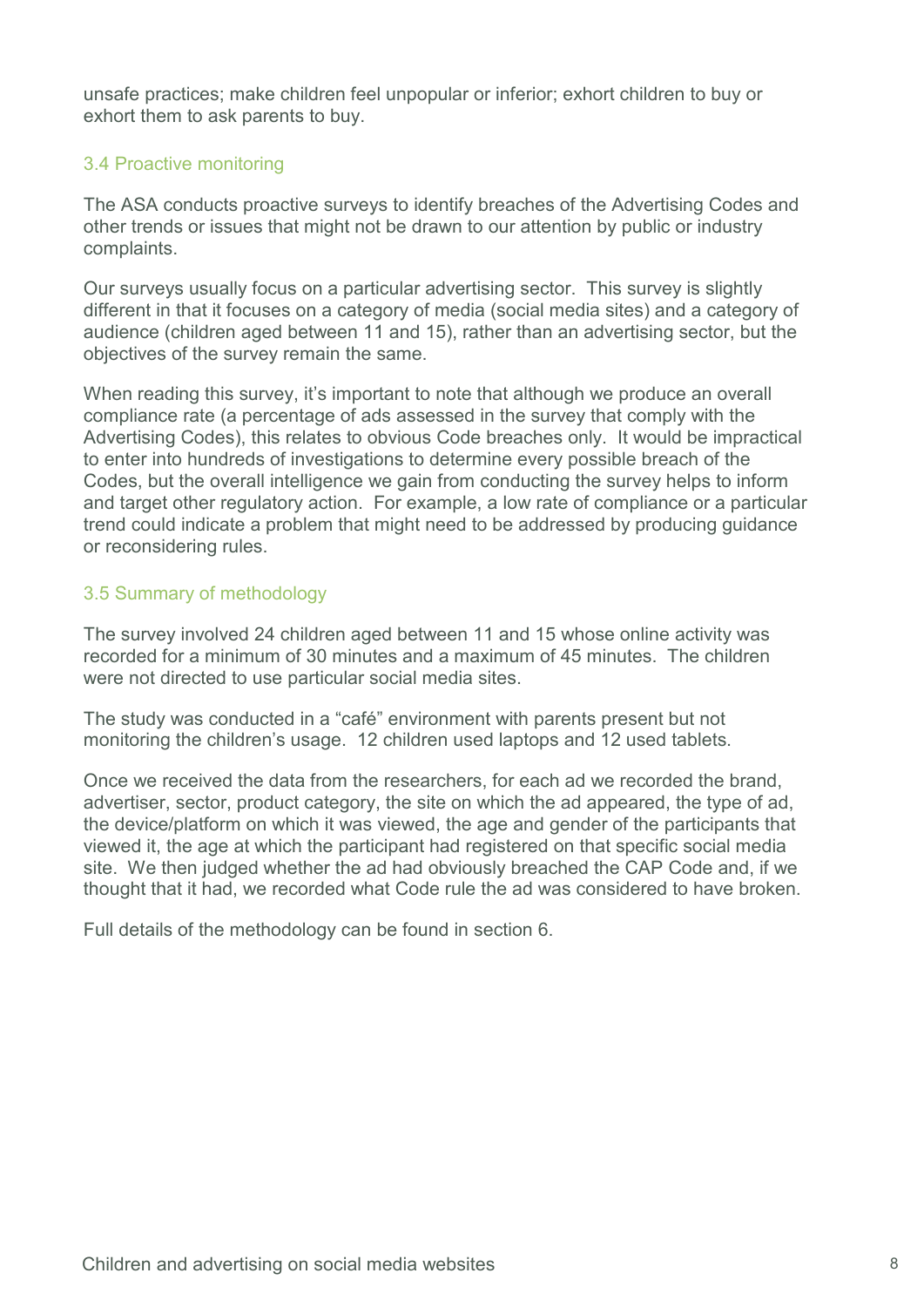# **4. Findings**

#### 4.1 Overview

The primary purpose of the survey was to identify the compliance rate for all ads appearing on social media pages viewed by the children who took part in our study.

In total, the children viewed 427 ads on social media pages. 20 of the 24 participants used Facebook, which accounted for 90% of the ads assessed in our survey.

In total, they accessed five different social media websites: Facebook, Twitter, Spotify, Stardoll and YouTube.

98.4% of the 427 ads complied with the CAP Code. Although, all breaches of the Advertising Codes are unacceptable, overall this represents a high rate of compliance.

Seven ads (1.6%) breached the CAP Code (see section 4.3 below). Notably, there were no obvious breaches of the rules in the Children's section of the Code, which prevents advertisers from exploiting children's vulnerabilities.

#### 4.2 Findings: age registration

Of the 24 children in our study, 20 were registered as being older than they were on at least one social media website. We were unable to verify the registered age of two of the children.

Nine children (38% of all children in our study) were, in fact, below the age at which they were permitted to register on at least one or more of the social media sites.

Ten children (42% of all children in our study) were falsely registered as being 18 or older. Of the 218 ads served to them, 24 (11%) were for products that "must not be directed at people under 18 through the selection of media or the context in which they appear."

The ten children registered as being 18 or older viewed 17 ads between them for gambling products and two ads for alcohol products. Both product categories must not be advertised directly at people under the age of 18 through the selection of media. In addition, one of the two children for whom we were unable to obtain certified data about their registered age, viewed one gambling ad and one alcohol ad. Based on the other ads that child saw, it is likely he/she was registered as being over 18. None of the ads that the children viewed were in breach of any Code rules, the copy and the imagery was appropriate for the registered age of the children.

Children registered as being 18 or older viewed two ads between them for overtly sexual dating or introduction services, and children registered as being 16 or 17 viewed five of these ads. The CAP Code implicitly prohibits ads for these products to be directed at people below 16 years of age or, depending on the nature of the product, below 18 years of age. The sexually suggestive nature of both the copy and the imagery was inappropriate for the actual age of children in our survey, but suitable for their registered age.

Two children registered as being 16 and 25 respectively each viewed an ad for a slimming product, which "must neither be directed at nor contain anything that is likely to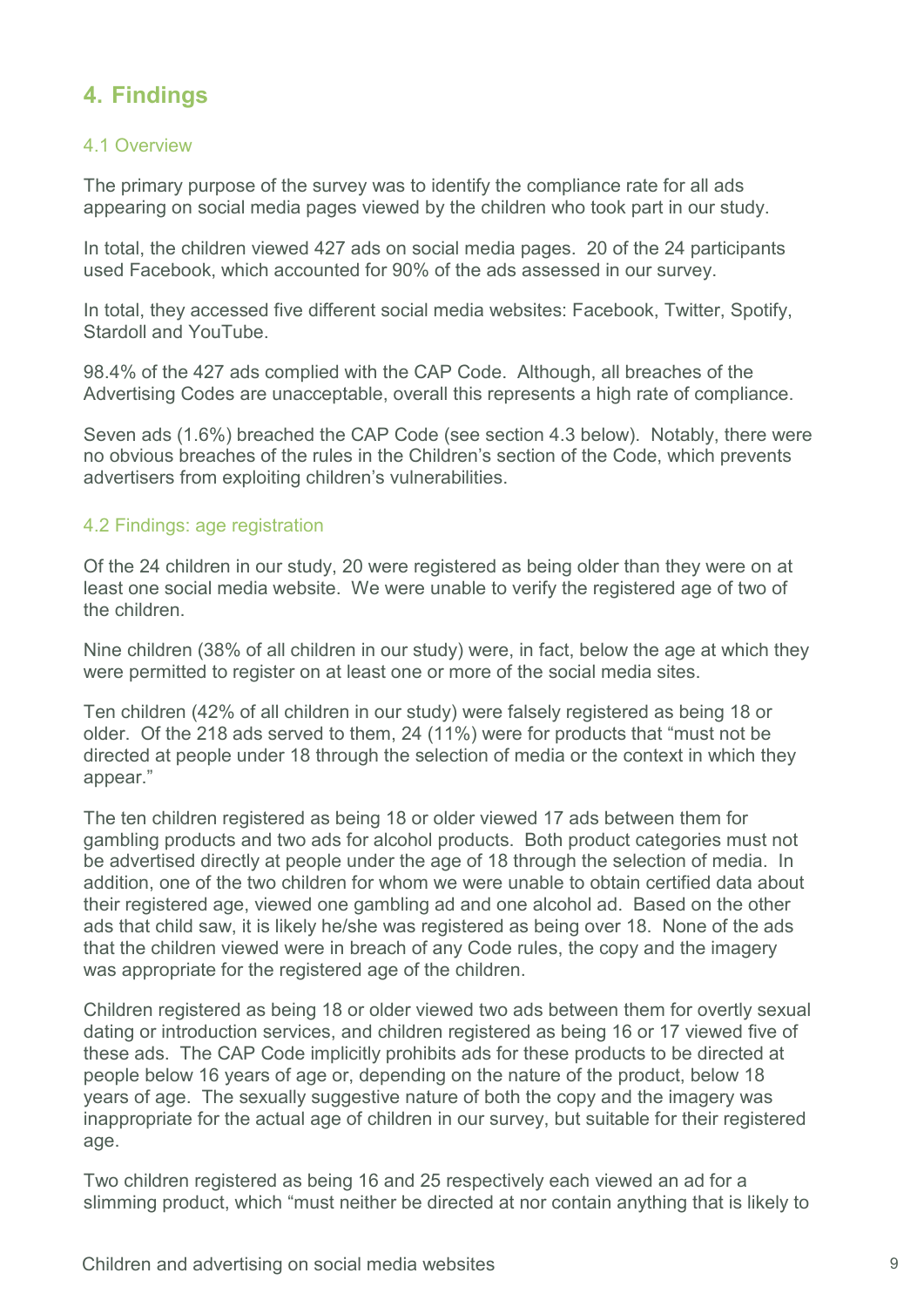appeal particularly to people who are under 18". This means that when it was served to a 16 year old it was in breach of the Code, but was acceptable when presented to a 25 year old.

Finally, children registered as being 18 or older viewed two ads for console games, which were clearly stipulated as being for over-18s only. The ads included violent imagery, similar to the type labelled 'minor peril' in film classification.

# 4.3 Findings primarily relating to categories of products, including Code breaches

There were seven ads that obviously breached the CAP Code and these appeared in the following sectors: computers and telecommunications; health and beauty; holidays and travel and motoring.

## **Charity advertising**

The ASA's Harm and Offence in Advertising research (2012) identified concern about the shocking and emotive nature of some charity ads, however none of the five charity ads identified in this survey breached the CAP Code.

## **Computers and telecommunications**

There were 122 ads for products in this sector, making it the most prevalent sector in the survey. 90% were ads for mobile phones, games and other software, like apps. This included ads for aspirational brands of mobile phone (e.g. iPhone, Blackberry, Samsung Galaxy), which accounted for 13% of the total for the sector.

One ad for broadband was recorded as a breach for using the word 'free' when the element of the service should have been described as 'inclusive'.

# **Dating and introduction services**

Ads for these products were viewed only by those children who were registered as being 16 or older. No ads breached the Code.

#### **Financial**

There were just ten ads for financial products. None related to debt management and only one related to credit, which was viewed by a child who was registered as being older than 18. No ads breached the Codes.

# **Food**

 $\overline{a}$ 

Of the 42 ads for food, 13 were for food products that would be commonly understood to be high in fat, salt or sugar  $(HFSS)^1$ . None of the ads were clearly targeted at children through the content of the ad and none breached the Code.

 $1$  We did not assess the advertised products against the FSA's Nutrient Profiling Model, which is used to determine whether a food product is HFSS for the purpose of regulating television advertising.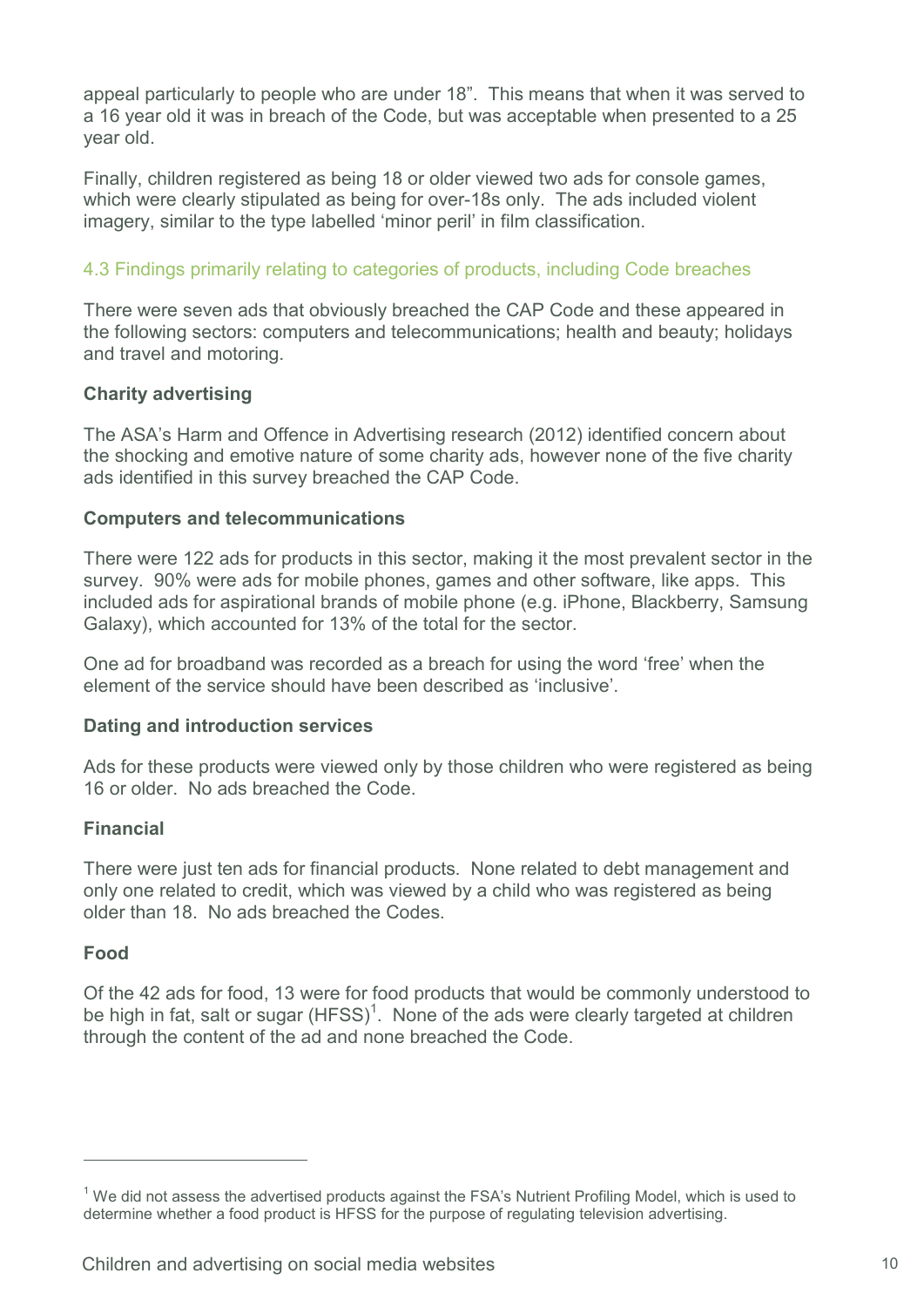## **Gambling and alcohol**

Ads for these products were viewed only by children in our survey who were registered as being 18 or older. None breached the Code.

#### **Health and beauty, and retail**

The children viewed 35 ads for health and beauty products and services and 50 ads for retail.

We recorded four breaches from the 35 ads for health and beauty products. Two related to ads for slimming products: one unacceptably specified an amount of weight loss (e.g. 'lose 10kgs') and the other specifying a rate of weight loss that exceeded the maximum deemed acceptable for good medical and dietary practice (e.g. 'lose 5kgs / week'). One of these ads referred to a pop singer but was unlikely to appeal particularly to people aged below 18 (which would have been a breach of the Code).

Of the two other breaches, one included misleading product information and the other included unsubstantiated efficacy claims for a health aid.

Cosmetics and clothing advertising have historically been associated with sexualised, idealised or aspirational images of both men and women, and we paid close attention to the content of these ads on that basis. There were few examples that depicted sexualised or idealised images of people and none strong enough to breach the Code. Indeed, there were few ads that featured people at all, most favoured picturing simply the product. It's likely that the medium doesn't lend itself well to the detailed imagery often required for "glossy" or stylised advertisements, because most of the ad space comprises small boxes.

#### **Holidays and travel**

One of the five ads that appeared for the holidays and travel sector breached the Code. A holiday ad omitted to mention that significant conditions were attached to a promotion and that extra charges would apply in order to obtain the holiday offered in the headline claim.

#### **Leisure**

Ads for products falling within this sector were the next most prevalent, with 93 ads. These largely comprised ads for films, music artists, television programmes, sport and books.

There were two ads for 'over-18s only' console games stipulated as being for 'over-18s only' were targeted at children who were registered as being older than 18. No breaches were recorded in this category.

#### **Motoring**

One of the eight ads for the motoring sector breached the Code. It omitted mentioning a significant financial commitment that would be required in order to obtain the advertised product.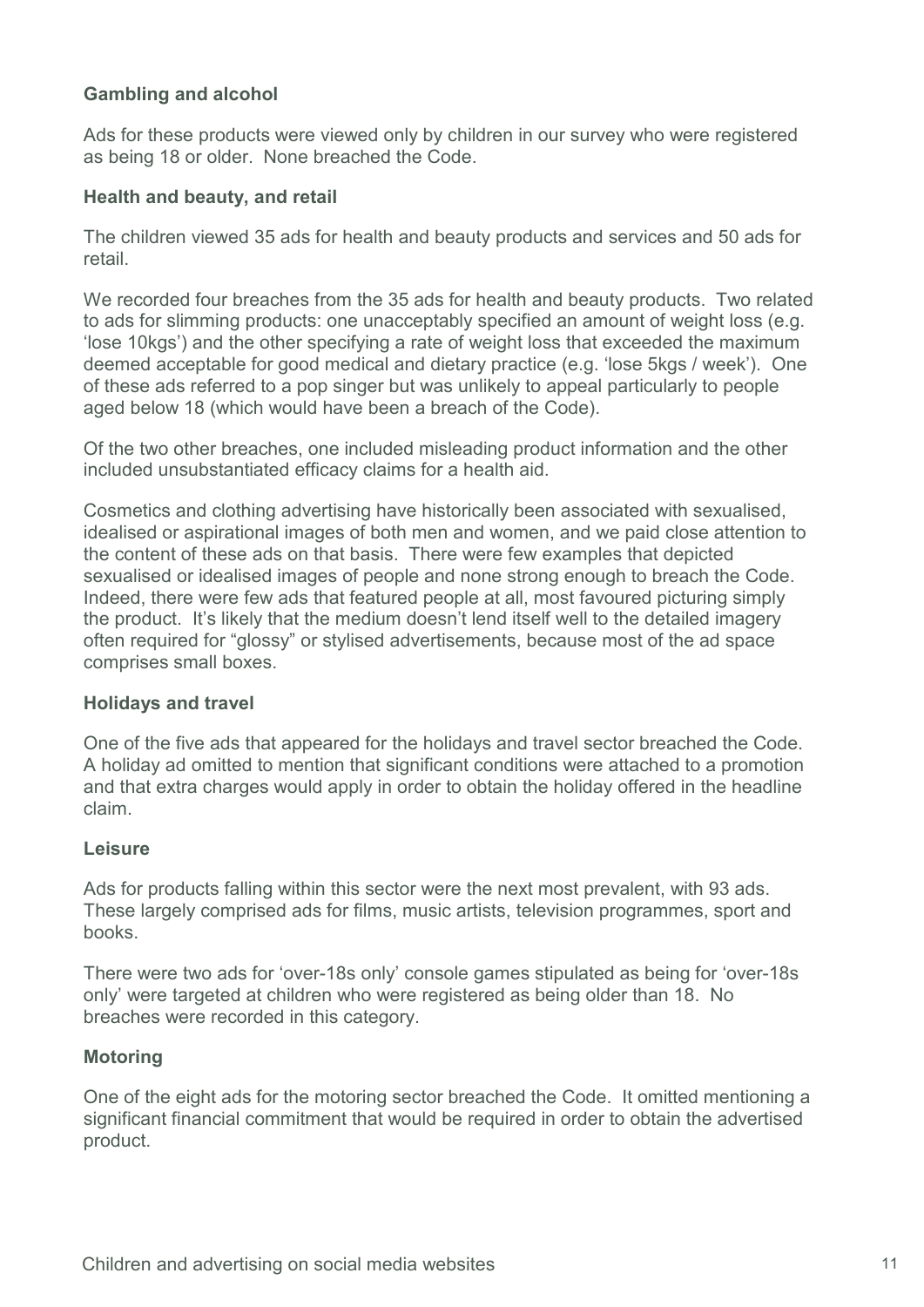# **5. Children's registered vs actual age: regulatory implications**

## 5.1 Compliance with the CAP Code

The CAP Code states, "in assessing compliance with the Code, the ASA may take account of honest market practices and the general principle of good faith in the traders' field of activity".

Our assessment of the ads in the survey revealed that advertisers had obviously and honestly, in our view, taken account of the registered age of social media account holders (and perhaps other information that identified the likely age of an account holder) in their delivery of age-sensitive ads.

For example, ads for gambling, alcohol and slimming products must not be directed at people under 18 through the selection of media, were targeted at participants who were registered as 18 or older in all but one case (for a slimming product or service).

Despite the ads largely being targeted in compliance with the Advertising Code, in actual fact, one or more of these ads were presented to the ten children who were falsely registered as 18 or over. These children each received at least one ad for a gambling, alcohol or slimming product to their personal social media accounts.

It is worth noting that none of the ads included creative content that appealed particularly to people aged under 18 and none featured anyone who was, or appeared to be, under 25. In other words, the ads did not include content that, in our view, set out to engage children or resulted in the children being engaged with the advertised product.

Had we added the 24 age-sensitive ads to the total number of ads that breached the Codes, the compliance rate would have been only 92.7%.

#### 5.2 Regulatory implications

A consequence of the variance in actual and registered age is that before they reach their 18<sup>th</sup> birthday, a significant number of children will be presented with ads for products that must not be advertised directly at people under the age of 18 on their personal social media accounts.

Our survey suggests that children are commonly registered on social media sites as being older than they are, although more research is needed to ascertain the average variance between children's actual and registered ages. Knowing the extent of that variance might, for example, inform and influence a marketer's social media targeting strategy, inform the ASA's interpretation of the Code or CAP's setting of standards or guidance.

The knowledge that many children's registered age on social media sites is higher than their actual age presents real challenges for advertisers, their agencies, social media platforms, parents, guardians, CAP and the ASA. There are lots of discussions on-going about how to ensure that children are adequately protected online, mostly in the context of adult material. More effective age-verification and age-gating are often put forward as the answer to these concerns.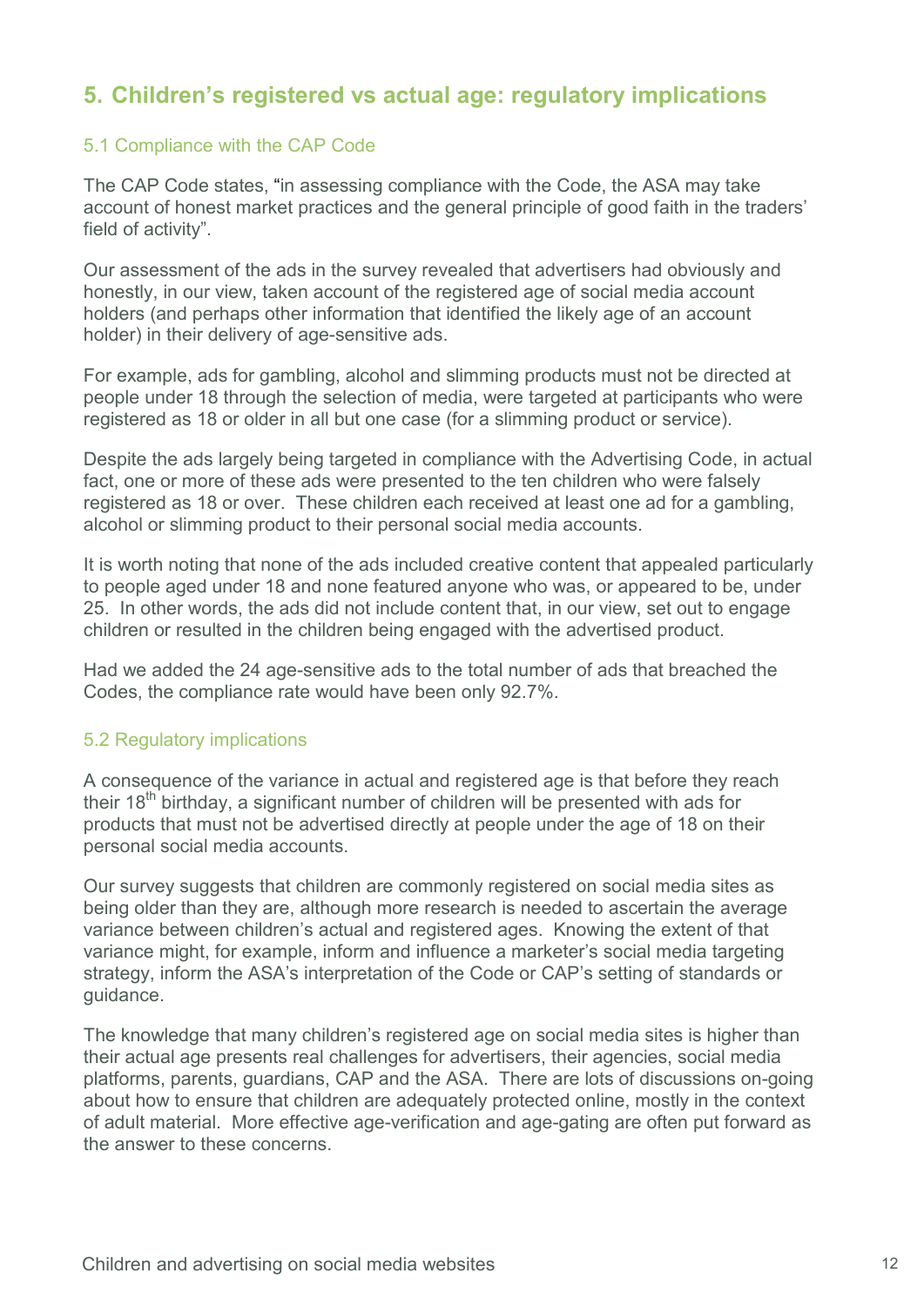For example, Reg Bailey's report into the commercialisation and sexualisation of childhood, *Letting Children be Children*, stated, "current online age-verification methods offer scant control or protection ... those providing content which is age restricted, whether by law or company policy, should seek robust means of age-verification as well as making it easy for parents to block underage access". The UK Council for Child Internet Safety responded by saying it would "investigate how a person's age can be verified effectively in order to limit children's access to harmful content."

It seems reasonable that providers should put in place, as necessary, age-verification and age-gating systems that take particular account of the content that is being made available and the potential for harm arising from that content. For example, access to uniquely and overtly sexual material might, to many, warrant a comparatively strict form of age verification, which might not be proportionate or appropriate for, say, social media websites.

Working out a suitable solution for protecting children from inappropriately targeted ads for gambling or alcohol products, for example, is likely to warrant a bespoke solution. The level of protection must proportionate and take into account:

- the evidence of the type and level of harm to children
- the benefits of social media that enable and enhance the free-exchange of communication between different parties, including children and young people
- the economic benefits and interests of social media companies
- the privacy concerns of those who champion for less and not more information being made available to social media platforms

The ideal level of protection is likely to result from a combination of different factors, such as effective age-verification, ad-targeting criteria imposed by social media websites and marketers, and the oversight of and restrictions imposed by parents, guardians and regulators.

#### 5.3 Next steps

We'll put our findings to ASA Council, the jury who adjudicate on complaints, with a view to exploring whether we need to re-evaluate the line we take on age-restricted ads in social media.

We'll also present the report to CAP for their response and asking whether, in its view, new guidance for advertisers on targeting ads online is needed.

As well as this, we're going to send our findings to, and start a conversation with, social media companies to ask what they think and how they might better tackle the problem of children registering under false ages on social media sites.

We will consider whether any solutions that have been mooted for other forms of online protection for children might be appropriate in an advertising regulatory context.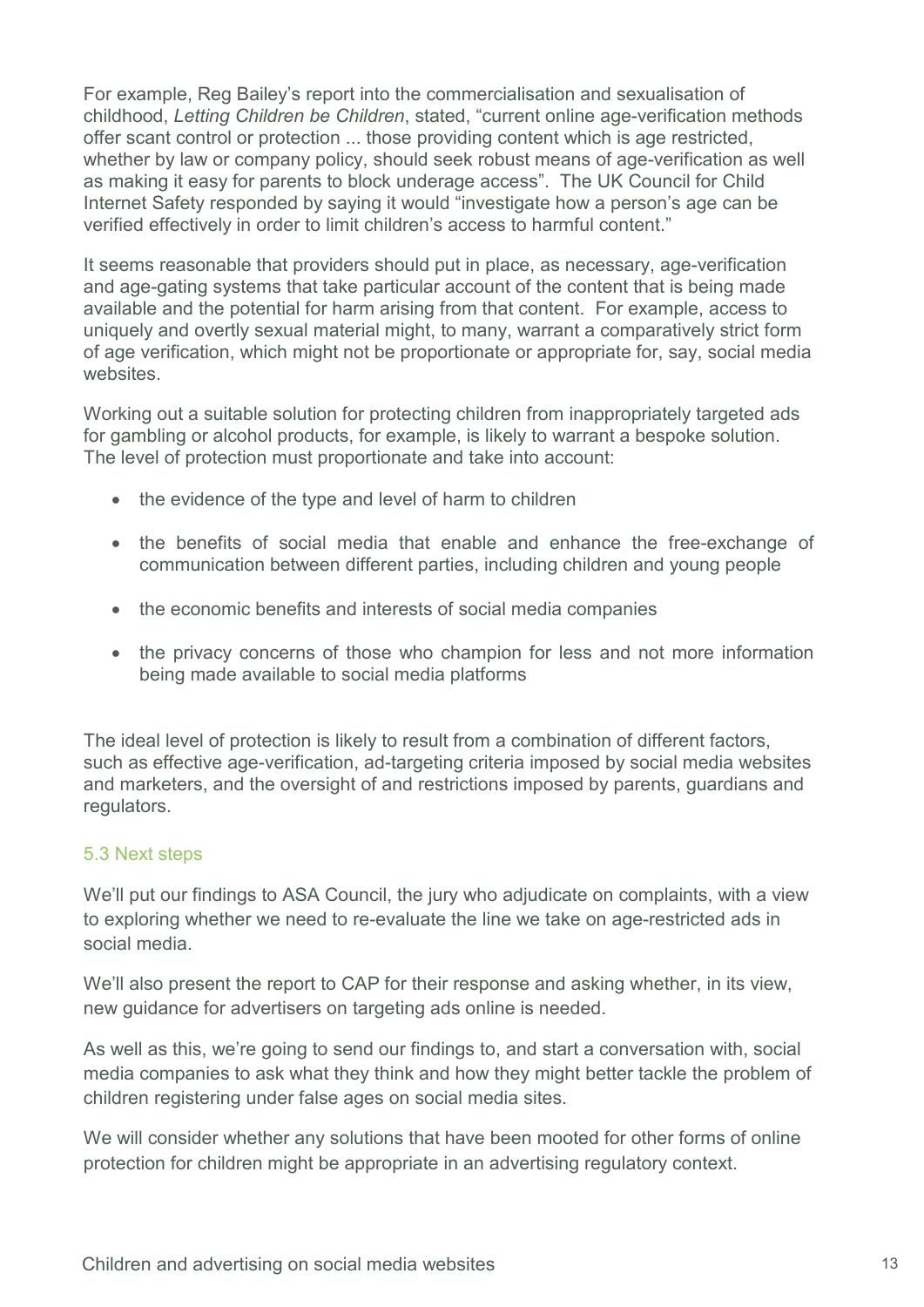Lastly, we'll consider conducting further research into the extent to which children are registering false details online, particularly in relation to the average variance between children's actual and registered ages.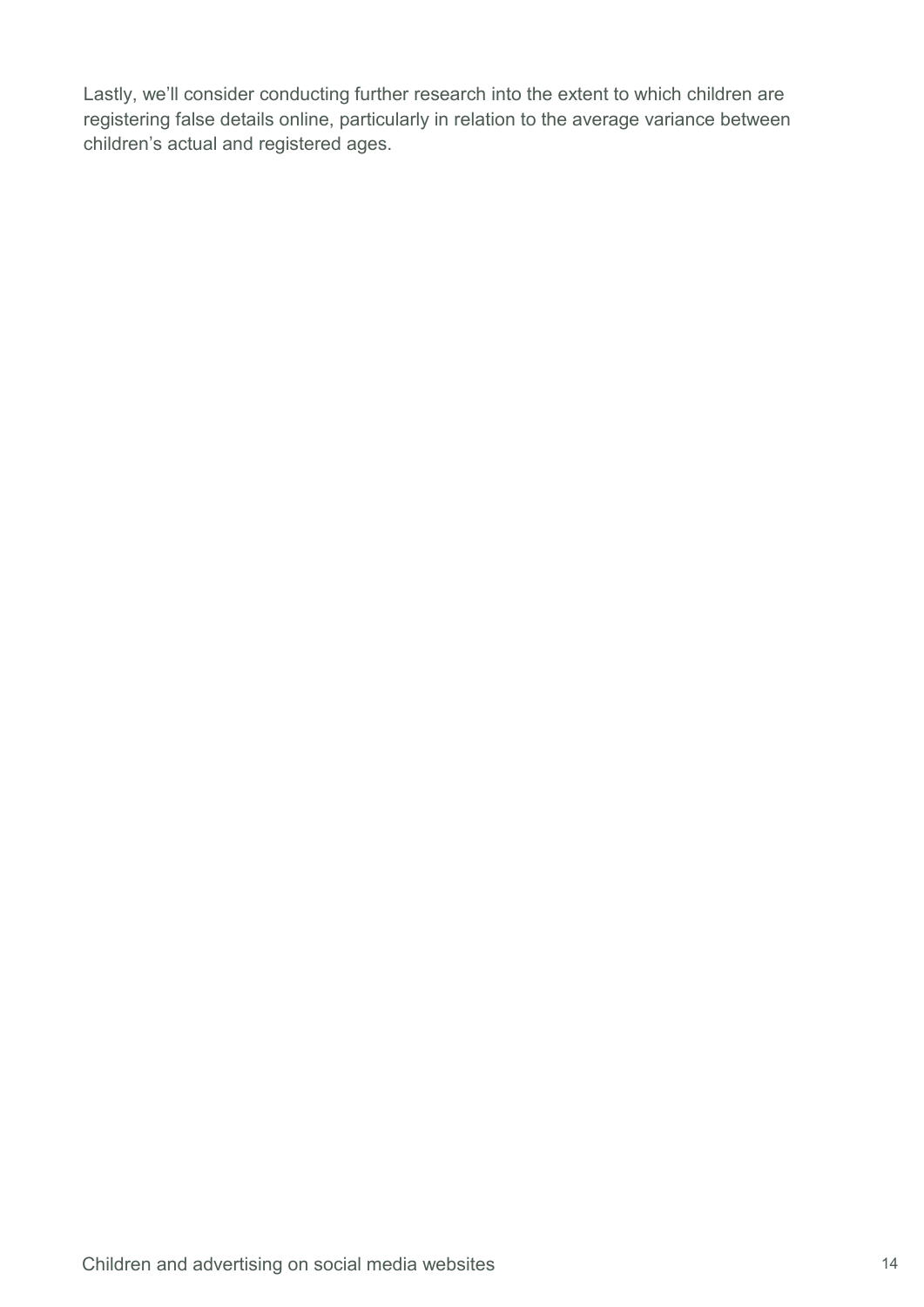# **6. Methodology**

#### 6.1 Background

For this survey, it was clear that we needed to involve children in order to know what ads were being served to them on social media sites. This is because online advertising is increasingly tailored to and targeted at individuals' particular interests, which are determined largely through their online activities and submission of personal data online. Creating our own child profiles on social media sites, as well as being unethical, would have been unlikely to provide a sample of ads that children would normally see.

'Children', for the purposes of the CAP Code, are defined as below 16 years of age and it is widely reported that social media usage below the age of 11 is less common. So, we decided that the research should consider ads on social media sites seen by children aged between 11 and 15;

We contracted Actual Consumer Behaviour (ACB), a market research company to undertake the research.

#### 6.2 Children taking part in the project

ACB arranged for 24 children to take part in the project, with the required parental input and consent.

We asked ACB to identify, where possible, the registered ages of the children on the social media websites they used. We sought this information because some ads were unsuitable for 11-15 year olds and more suitable for an older, even adult audience.

Of the 24 children, we learnt that nine were aged below the permitted age of registration on at least one social media site; six were falsely registered as being 16 or 17 and ten were falsely registered as being 18 or over.

With a relatively small sample size of children, we considered there was little to be gained by breaking down the 24 child participants using demographic or ethnographic information; age and gender was sufficient.

#### 6.3 Platforms and devices used

We took advice from ACB as to what platforms and devices the children should use. We determined that one mobile platform (a tablet) and one static device (a laptop or desktop) would be most appropriate.

For the mobile platform, we decided not to use smartphones because advertising on social media sites, which have been adapted for smartphones, is nascent and comparatively less prolific and varied than on tablets. The tablet offered some of the maturity seen in desktop platforms' advertising models but also reflected how children are increasingly using that platform.

For the static device we used laptops, largely because advertising models rarely differ significantly, if at all, between laptop and desktop.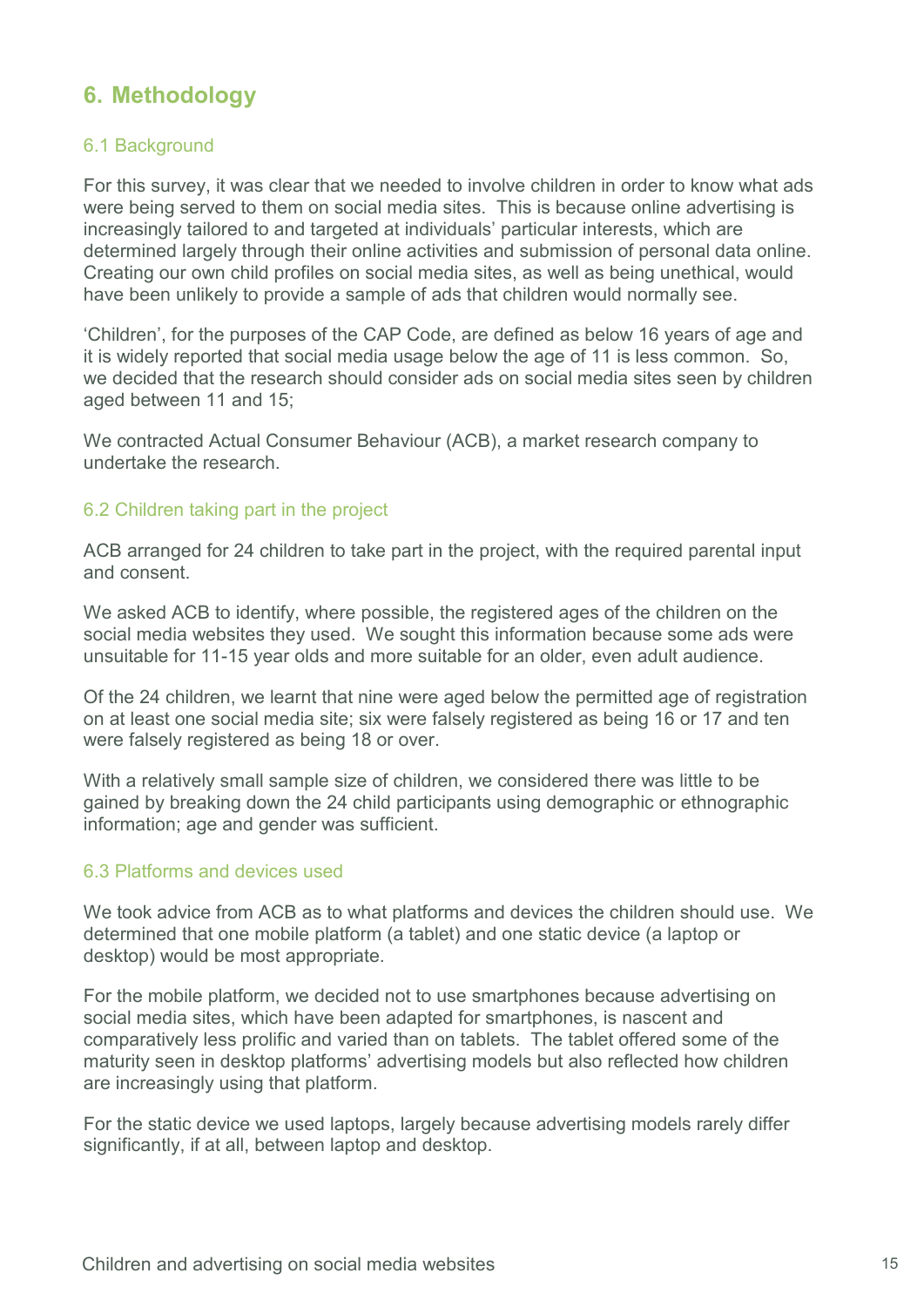12 children used laptops and 12 used tablets. All 12 children in the laptop half of the survey and six from the tablet half of the survey used their own devices.

# 6.4 Data recording

ACB installed recording software on the children's devices (and uninstalled it immediately after the research period).

For the six children who did not have their own device, ACB provided tablets with a clean internet history. The devices were issued two weeks before data collection to help the children familiarise themselves with the device and to build up an internet history and cookie usage. The two week usage helped ensure ads served using Online Behavioural Advertising (OBA) models, for example, would be likely to reflect the child's website usage accurately.

Although the participant sample size was relatively small, we considered that around 30 minutes usage from each child would generate enough ads for the survey. We had expected to record around 200 ads but we eventually recorded 427, which was more than enough for our purposes.

The study was conducted in a "café" environment with parents present but not monitoring the children's usage. The children were asked to use social media as they normally would and that activity was recorded using non-intrusive screen recording software to ensure the usage was as normal and private as possible.

Children over the age of 13 were asked specifically to use the social media websites with which they were already registered and used actively.

For children aged 11 or 12, of which there were nine, it was suggested they use the internet as they normally would, rather than specifically use social media websites, because both we and ACB were sensitive to the fact that some social media websites required a minimum registration age of 13. The children's usage was recorded for a minimum of 30 minutes and a maximum of 45 minutes.

# 6.5 Processing the data

When the recording was complete, ACB redacted all personal data visible on screen to protect anonymity and passed the footage to us in the form of 24 individual files each annotated with simple information noting the gender and age of the children.

Then, for all 24 files, we individually assessed all of the ads. For each ad we recorded the brand, advertiser, sector, product category, the site on which the ad appeared, the type of ad, the device/platform on which it was viewed, the age and gender of the participants that viewed it, the age at which the participant had registered on that specific social media site, whether the ad obviously breached the CAP Code and, if it had, what Code rule the ad was deemed to have broken.

Obvious breaches are those that clearly breach a CAP Code rule. We did not embark on investigatory activity to discover other unapparent breaches of the Code. Instead, ads with no obvious breaches were recorded as compliant for the purposes of the survey. The findings of the survey should be interpreted in that context.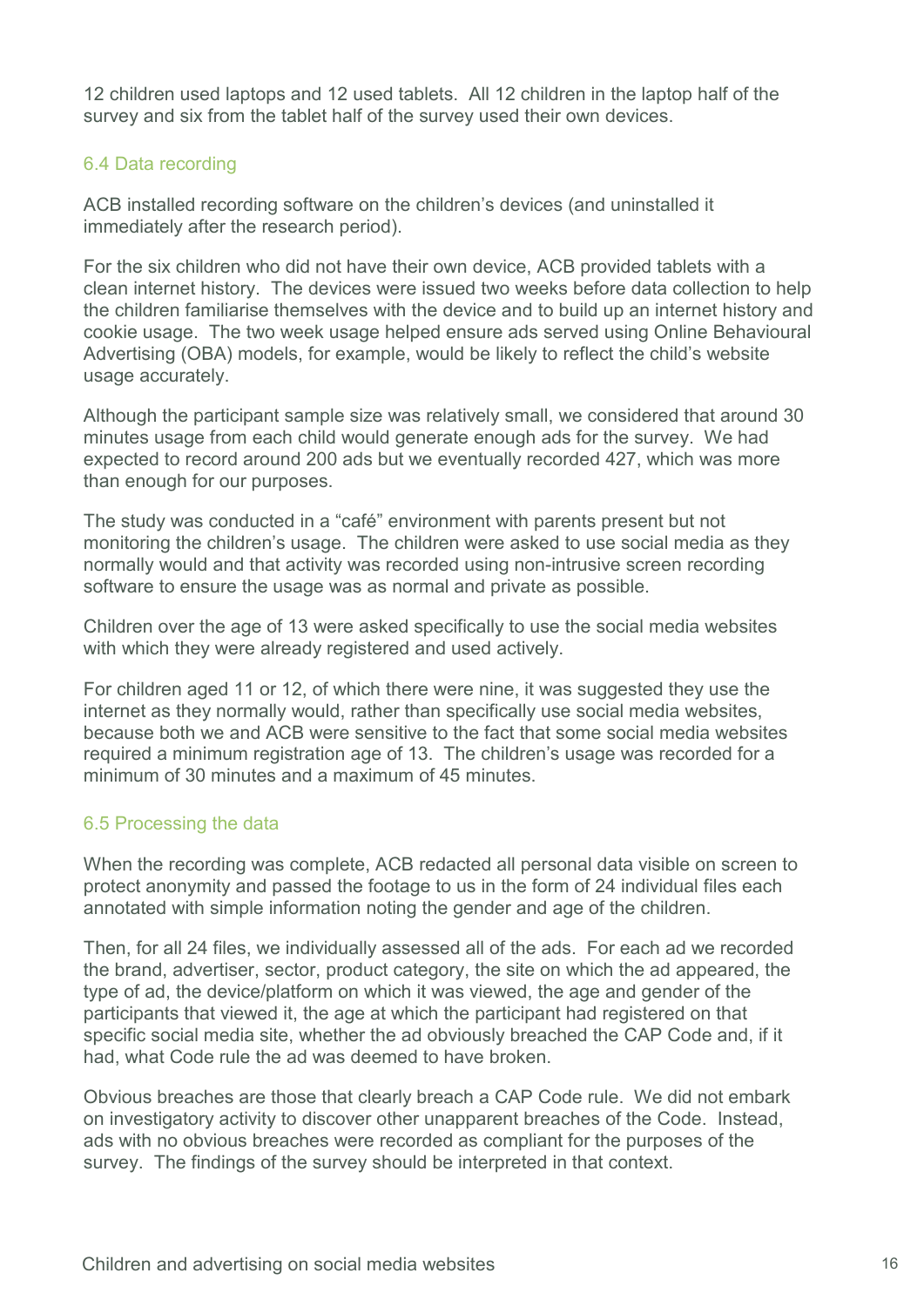When we identified a breach of the CAP Code, we told the advertiser of its obligation to comply with the CAP Code and sought an assurance of future compliance. We also advised them to consult the CAP Copy Advice team for guidance on future marketing communications.

# 6.6 Social media sites

There are several broad and fluid definitions of what constitutes a social media website. Most state that such a website is a means of interaction between people in an online community, the website facilitating experience, ideas, opinion or information. Some websites, like Facebook and Twitter, fit those definitions more obviously than others.

We determined that participants had to be "signed-in" to websites before they could be classified as social media. Participants using, for example, Google or YouTube without being signed in were deemed to be using them as a search tool rather than as a social media website.

#### 6.7 What is an advertisement?

When assessing marketing on companies' own websites, which includes social media pages over which the companies have control, we paid particular attention to the content and context in which the marketing material appeared.

This was necessary in order to determine if the material was an ad that fell within our remit. If the material was directly connected with the supply or transfer of goods, services, opportunities and gifts, or which consisted of direct solicitations of donations as part of the website owner's own fund-raising activities, then it was an advertisement for the purposes of the Code.

#### **CAP Code Scope**

"Advertisements and other marketing communications by or from companies, organisations or sole traders ... in other non-paid-for space online under their control, that are directly connected with the supply or transfer of goods, services, opportunities and gifts, or which consist of direct solicitations of donations as part of their own fundraising activities."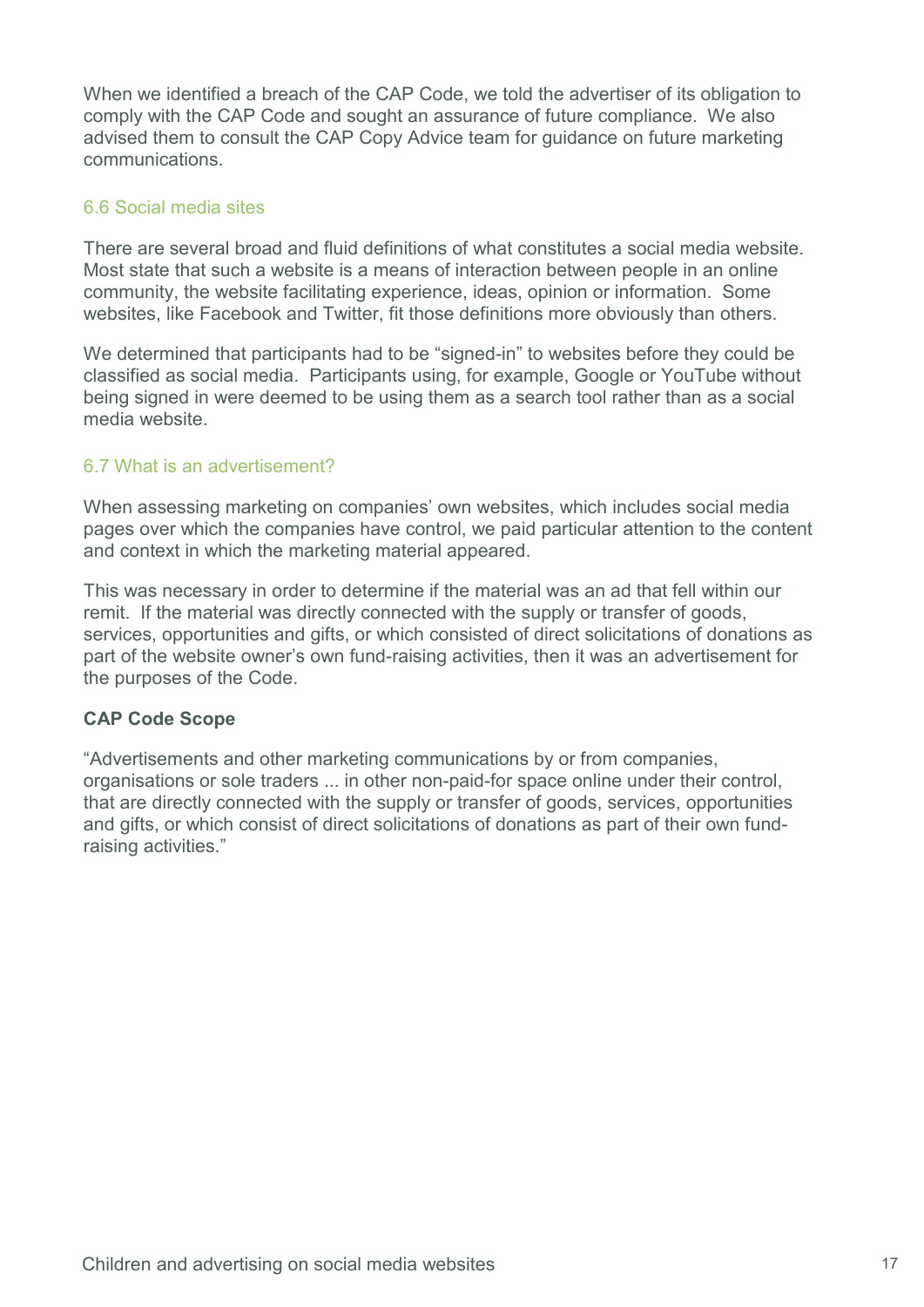# **7. Data tables**

# **Fig 7.1: Number of ads appearing on each social media site**

| <b>Social Media Site</b> | <b>Total Ads</b> |
|--------------------------|------------------|
| Facebook                 | 385              |
| YouTube                  | 20               |
| Stardoll                 | 16               |
| Spotify                  | 4                |
| Twitter                  |                  |
| <b>Total</b>             | 427              |

#### **Fig 7.2: Ads broken down by type and age targeting**

| <b>Ad Type</b>     | <b>Total Ads</b> | Over <sub>18</sub> |
|--------------------|------------------|--------------------|
| Sponsored/Promoted | 373              | 197                |
| Display            | 34               | 6                  |
| In-App             | 3                | 3                  |
| Wall Post          | 3                |                    |
| Sponsored App      | 9                | 9                  |
| Sponsored Story    | 5                |                    |
| <b>Total</b>       | 427              | 218                |

#### **Fig 7.3: Ads broken down by sector and age targeting**

| <b>Sector</b>                   | <b>Total Ads</b> | Over <sub>18</sub> |
|---------------------------------|------------------|--------------------|
| <b>Business</b>                 | 6                | 5                  |
| <b>Computers &amp; Telecoms</b> | 122              | 69                 |
| Education                       | 14               | 11                 |
| Financial                       | 10               | $\,8\,$            |
| Food & Drink                    | 42               | 21                 |
| Health & Beauty                 | 35               | 12                 |
| Holidays & Travel               | 5                | 4                  |
| Household                       | 12               | $\hbox{9}$         |
| Industrial & Engineering        | $\overline{2}$   | 1                  |
| Legal                           | 1                | $\mathbf 0$        |
| Leisure                         | 93               | 43                 |
| Motoring                        | 8                | 6                  |
| Non-commercial                  | $\overline{7}$   | 6                  |
| Property                        | $\overline{2}$   | 1                  |
| Publishing                      | 1                | 1                  |
| Retail                          | 49               | 18                 |
| Unknown                         | 17               | 1                  |
| <b>Total</b>                    | 427              | 218                |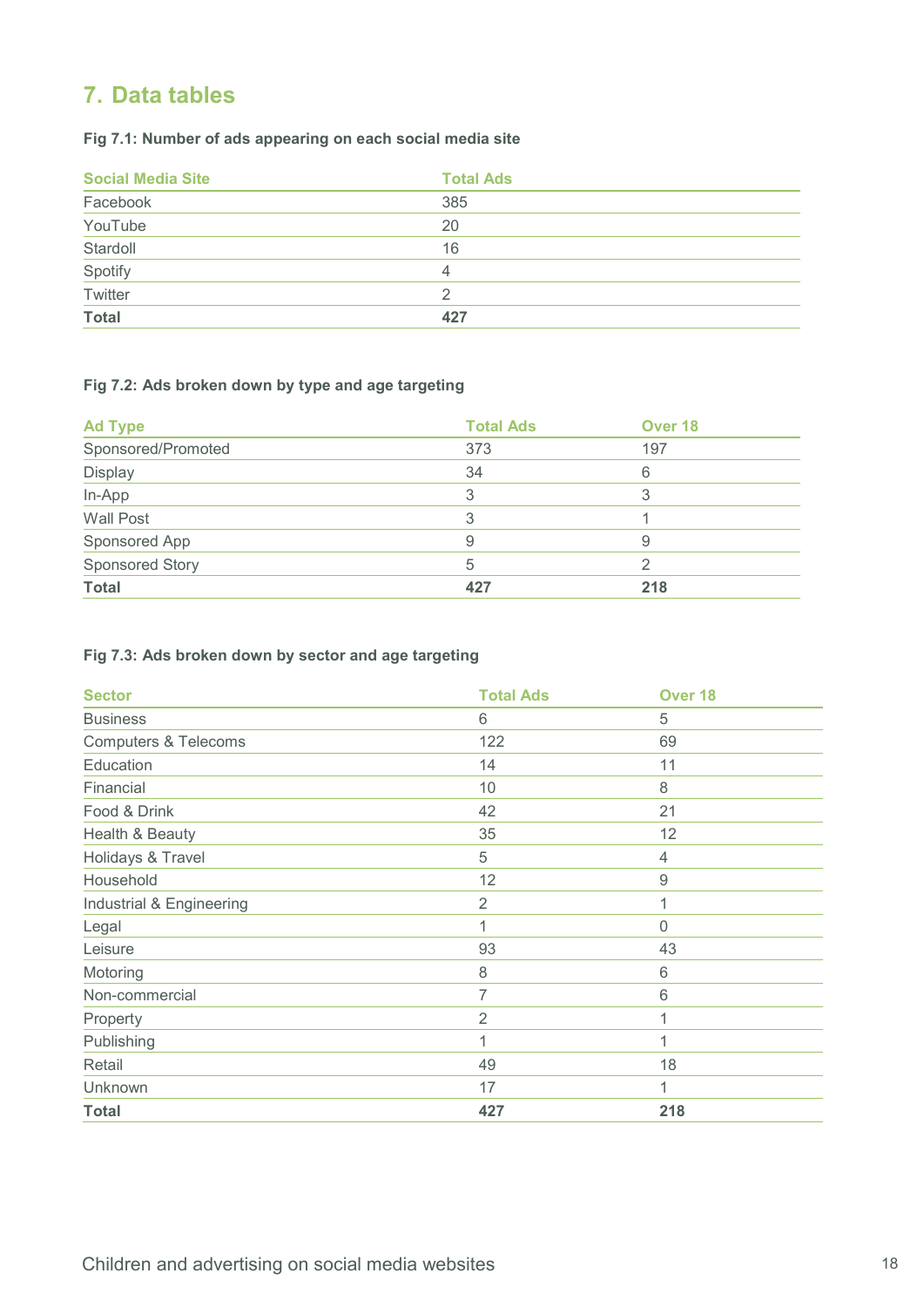| <b>Product</b>         | <b>Total Ads</b> | Over <sub>18</sub>        |
|------------------------|------------------|---------------------------|
| Accessories            | 3                | 1                         |
| Advertising            | 1                | 1                         |
| Alcohol                | 3                | $\overline{2}$            |
| Art                    | $\mathbf 1$      | $\mathbf 1$               |
| <b>Baby Foods</b>      | 1                | $\overline{\phantom{m}}$  |
| <b>Banking</b>         | $\mathbf 1$      | 1                         |
| <b>Bicycles</b>        | 1                | 1                         |
| <b>Books</b>           | $\overline{4}$   | $\overline{2}$            |
| <b>Broadband</b>       | $\overline{4}$   | $\overline{4}$            |
| Camera                 | $\mathbf 2$      | 1                         |
| Car Maintenance        | $\mathbf 2$      | 1                         |
| Carpets                | 1                | 1                         |
| Cars                   | 6                | 5                         |
| Charity                | 5                | 5                         |
| Childcare              | 1                | 1                         |
| Clothing               | $\hbox{9}$       | 5                         |
| Computers              | 6                | $\overline{4}$            |
| Cosmetics              | 15               | 6                         |
| <b>Credit Cards</b>    | $\overline{4}$   | $\ensuremath{\mathsf{3}}$ |
| Cruises                | 1                | 1                         |
| Dancing Tuition        | 1                | $\overline{\phantom{a}}$  |
| Deodorant              | $\overline{2}$   | 1                         |
| Drink (non alc)        | $\overline{7}$   | $\mathbf 2$               |
| <b>Driving Tuition</b> | 1                | 1                         |
| Education              | 14               | 10                        |
| Employment             | 1                | $\frac{1}{2}$             |
| Entertainment          | 39               | 10                        |
| <b>Estate Agents</b>   | $\overline{2}$   | $\mathbf 1$               |
| Fencing                | $\overline{2}$   | 1                         |
| Finance                | $\overline{2}$   | 1                         |
| Food                   | 31               | 17                        |
| Footwear               | 25               | $\overline{4}$            |
| Fuel                   | 1                | 1                         |
| <b>Funerals</b>        | 1                | 1                         |
| Furniture              | $\mathbf{1}$     | 1                         |
| Gambling               | 18               | 16                        |
| Games                  | 34               | 23                        |
| Garages                | 1                | 1                         |
| Gas                    | $\mathbf 1$      | 1                         |
| Hair Care              | 11               | $\overline{4}$            |
| Health                 | 3                | 1                         |
| Holidays               | 1                | 1                         |
| Hotels                 | 1                | 1                         |
| <b>House Fitting</b>   | 1                | 1                         |
| Insurance              | 1                | 1                         |
| Investment             | $\mathbf 1$      | $\overline{\phantom{a}}$  |

## **Fig 7.4: Ads broken down by product and age targeting**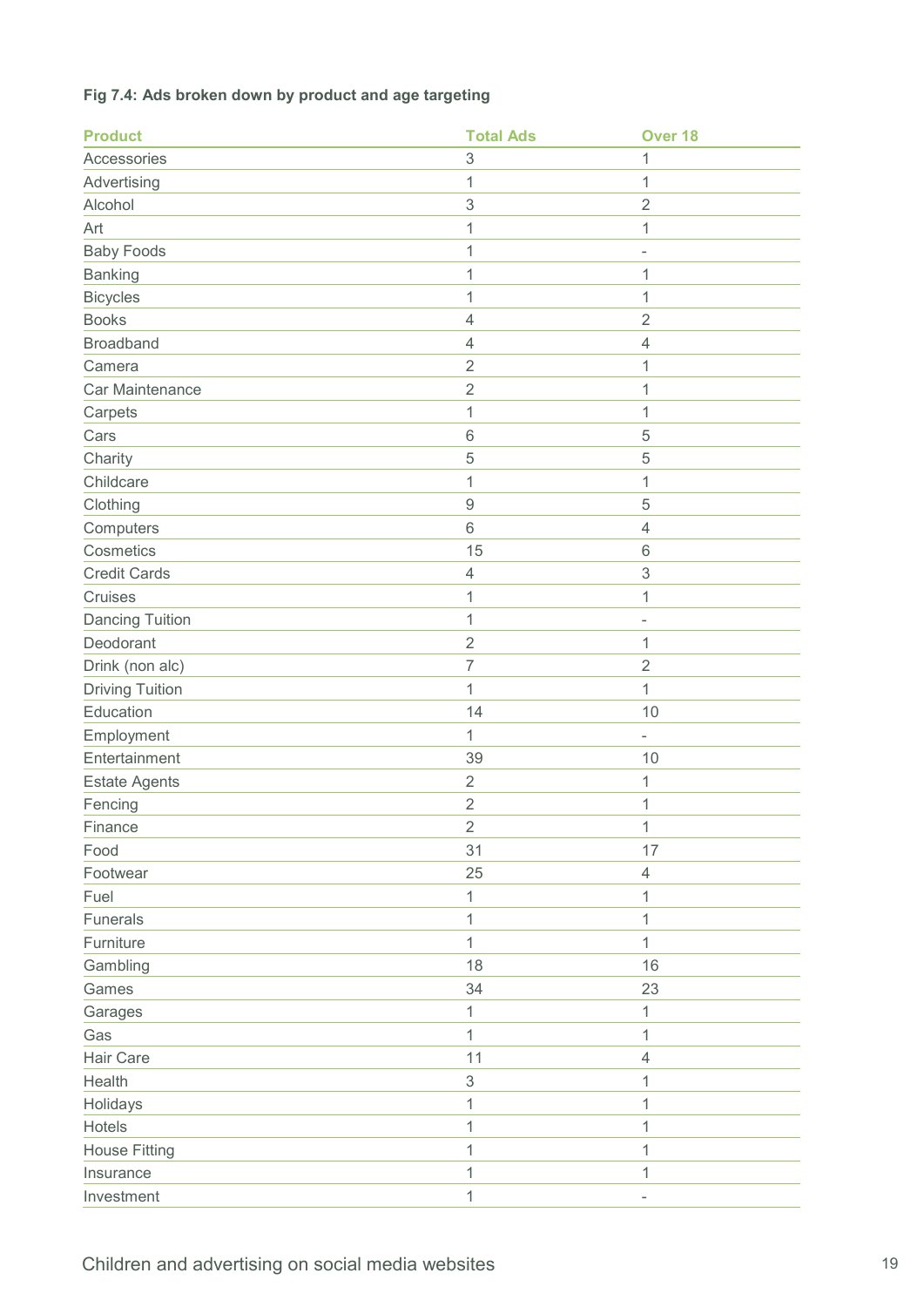| Kitchen                  | 1                         | $\overline{\phantom{a}}$ |
|--------------------------|---------------------------|--------------------------|
| Knitting                 | 1                         | 1                        |
| Loans                    | 1                         | 1                        |
| Luggage                  | 1                         | $\overline{\phantom{a}}$ |
| Mobile Phones            | 32                        | 17                       |
| <b>Net</b>               | $\sqrt{5}$                | 1                        |
| Office Equipment         | 1                         | ÷                        |
| Perfume                  | 1                         | $\overline{\phantom{a}}$ |
| <b>Personal Services</b> | $\overline{7}$            | $\overline{2}$           |
| Pest Control             | $\sqrt{2}$                | $\qquad \qquad -$        |
| Pets                     | $\sqrt{2}$                | $\overline{2}$           |
| Photography              | $\mathbf 1$               | 1                        |
| Property                 | $\overline{2}$            | $\overline{2}$           |
| Publications             | $\overline{2}$            | 1                        |
| Religion                 | 1                         | 1                        |
| Roofing                  | 1                         | 1                        |
| <b>Sex Aids</b>          | 1                         | $\mathbf 0$              |
| Shopping                 | 1                         | 1                        |
| <b>Shopping Centres</b>  | $\ensuremath{\mathsf{3}}$ | $\mathbf 0$              |
| Slimming                 | $\sqrt{2}$                | 1                        |
| Software                 | 25                        | 15                       |
| Solicitors               | 1                         | $\overline{\phantom{a}}$ |
| Sports                   | $\ensuremath{\mathsf{3}}$ | $\sqrt{2}$               |
| Sports Equipment         | $\overline{2}$            | $\overline{2}$           |
| Stonemasons              | $\mathbf 1$               | 1                        |
| Storage                  | $\sqrt{2}$                | 1                        |
| Telecoms                 | 1                         | $\mathsf{O}\xspace$      |
| <b>Tickets</b>           | $\ensuremath{\mathsf{3}}$ | 1                        |
| <b>Tourist Boards</b>    | $\sqrt{2}$                | $\overline{\phantom{a}}$ |
| Toys                     | 1                         | $\mathbf 0$              |
| Travel                   | $\mathbf 1$               | $\mathbf 1$              |
| TV                       | 24                        | 11                       |
| Waste Disposal           | $\mathbf 1$               | $\overline{\phantom{0}}$ |
| Windows                  | 1                         | 1                        |
| Unknown                  | 18                        | $\sqrt{2}$               |
| <b>Total</b>             | 427                       | 218                      |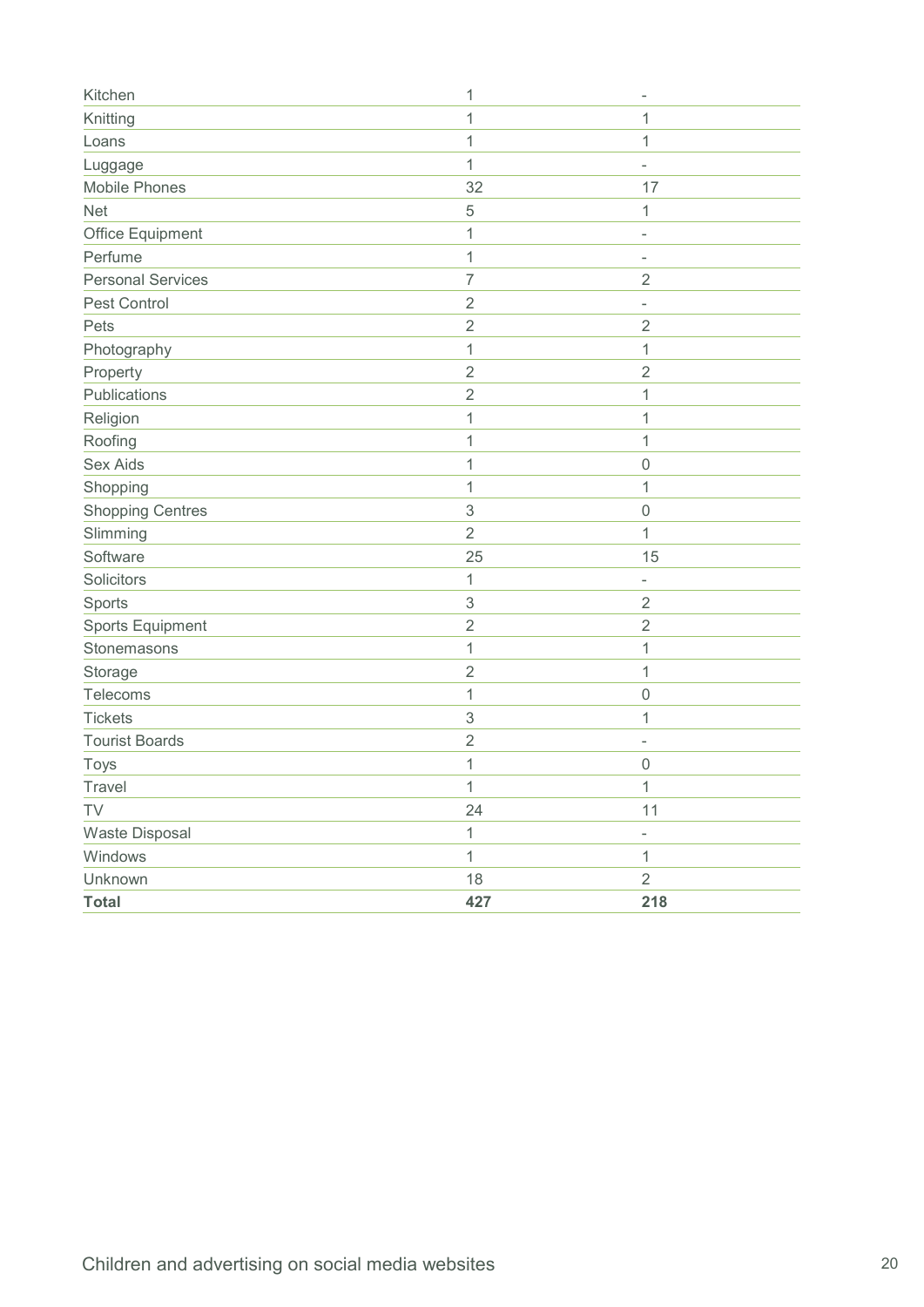# **8. Relevant Code rules**

The ads in the survey were assessed against the general Code rules and the rules that specifically relate to children. The rules relating to children are reproduced below, but the Code can be accessed in full at www.cap.org.uk.

#### Section 4: Harm and offence

**4.5** Marketing communications, especially those addressed to or depicting a child, must not condone or encourage an unsafe practice (see Section 5: Children).

#### Section 5: Children

**5.1** Marketing communications addressed to, targeted directly at or featuring children must contain nothing that is likely to result in their physical, mental or moral harm:

**5.1.1** Children must not be encouraged to enter strange places or talk to strangers

**5.1.2** Children must not be shown in hazardous situations or behaving dangerously except to promote safety. Children must not be shown unattended in street scenes unless they are old enough to take responsibility for their own safety.

**5.1.3** Children must not be shown using or in close proximity to dangerous substances or equipment without direct adult supervision

**5.1.4** Children must not be encouraged to copy practices that might be unsafe for a child

**5.1.5** Distance selling marketers must take care when using youth media not to promote products that are unsuitable for children.

**5.2** Marketing communications addressed to, targeted directly at or featuring children must not exploit their credulity, loyalty, vulnerability or lack of experience:

**5.2.1** Children must not be made to feel inferior or unpopular for not buying the advertised product

**5.2.2** Children must not be made to feel that they are lacking in courage, duty or loyalty if they do not buy or do not encourage others to buy a product

**5.2.3** It must be made easy for children to judge the size, characteristics and performance of advertised products and to distinguish between real-life situations and fantasy

**5.2.4** Adult permission must be obtained before children are committed to buying complex or costly products

**5.3** Marketing communications addressed to or targeted directly at children:

**5.3.1** must not exaggerate what is attainable by an ordinary child using the product being marketed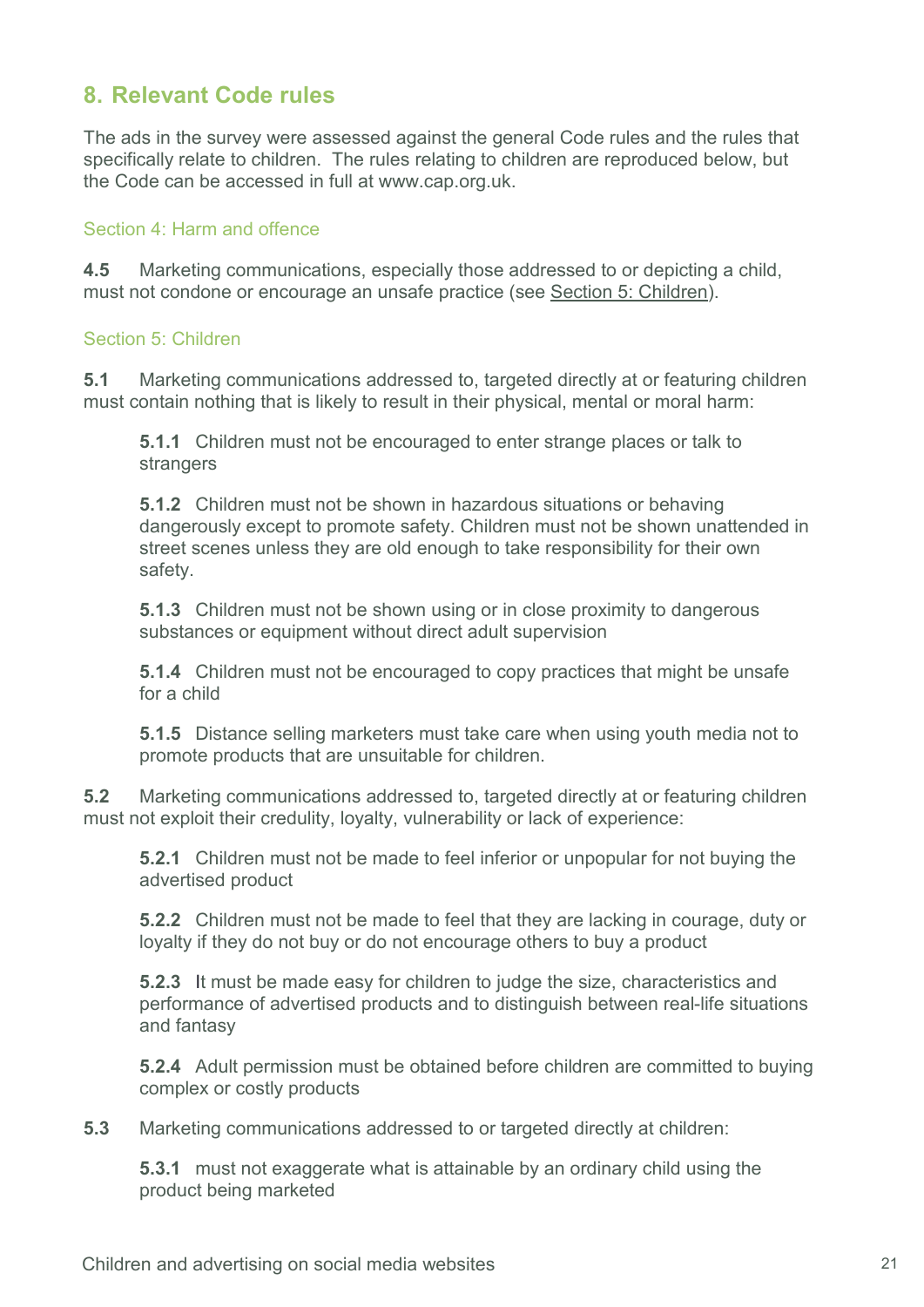**5.3.2** must not exploit children's susceptibility to charitable appeals and must explain the extent to which their participation will help in any charity-linked promotions

**5.4** Marketing communications addressed to or targeted directly at children:

**5.4.1** must not actively encourage children to make a nuisance of themselves to parents or others and must not undermine parental authority

**5.4.2** must not include a direct exhortation to children to buy an advertised product or persuade their parents or other adults to buy an advertised product for them.

**5.5** Marketing communications that contain a direct exhortation to buy a product via a direct-response mechanism must not be directly targeted at children. For a definition of "direct-response mechanism", see Section 9: Distance Selling.

**5.6** Promotions addressed to or targeted directly at children:

**5.6.1** must make clear that adult permission is required if a prize or an incentive might cause conflict between a child's desire and a parent's, or other adult's, authority

**5.6.2** must contain a prominent closing date if applicable (see rule 8.17.4)

**5.6.3** must not exaggerate the value of a prize or the chances of winning it.

**5.7** Promotions that require a purchase to participate and include a direct exhortation to make a purchase must not be addressed to or targeted at children. See Section 8: Sales Promotions.

#### Section 8: Sales promotions

**8.3** Promoters must do everything reasonable to ensure that their promotions, including product samples, are safe and cause no harm to consumers or their property. Literature accompanying promotional items must give any necessary warnings and safety advice.

**8.4** Alcoholic drinks must not feature in promotions directed at people under 18. Alcohol must not be available on promotion to anyone under 18.

**8.8** Special care must be taken with promotions addressed to children or if products or items intended for adults might fall into the hands of children. (See Section 5: Children)

**8.33.9** Must not directly encourage children to buy, or exhort children to persuade an adult to buy for them, a product that promotes charitable purposes.

# Section 10: Database practice

**10.15** Marketers must not knowingly collect from children under 12 personal information about those children for marketing purposes without first obtaining the consent of the child's parent or guardian.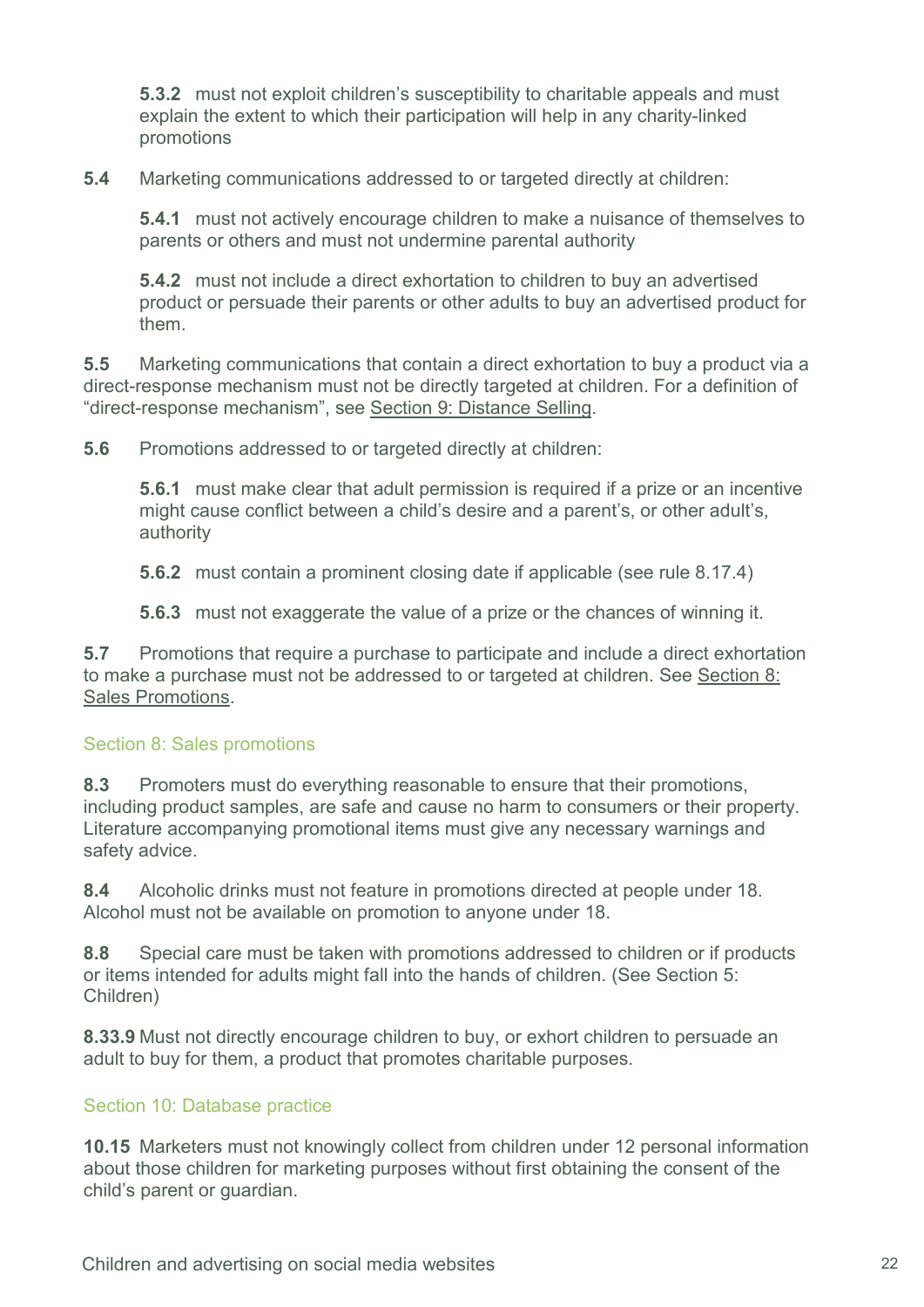**10.16** Marketers must not knowingly collect personal information about other people from children under 16 unless that information is the minimum required to make a recommendation for a product, is not used for a significantly different purpose from that originally consented to, and the marketer can demonstrate that the collection of that information was suitable for the age group targeted.

Data about third parties collected from children must not be kept for longer than necessary

## Section 13: Weight control and slimming

**13.3** Marketing communications for any weight-reduction regime or establishment must neither be directed at nor contain anything that is likely to appeal particularly to people who are under 18 or those for whom weight reduction would produce a potentially harmful body weight (BMI of less than 18.5 kg/m2). Those marketing communications must not suggest that being underweight is desirable or acceptable.

#### Section 15: Food, food supplements and associated health or nutrition claims

**15.11** Marketing communications must not condone or encourage poor nutritional habits or an unhealthy lifestyle in children.

**15.12** Marketing communications must not disparage good dietary practice or the selection of options, such as fresh fruit and fresh vegetables, that accepted dietary opinion recommends should form part of the average diet.

**15.13** Marketing communications featuring a promotional offer must be prepared with a due sense of responsibility.

**15.14** Except those for fresh fruit and fresh vegetables, food product advertisements that are targeted through their content directly at pre-school or primary school children must not include a promotional offer.

Additionally, for children under 16:

**15.14.1** Except those for fresh fruit or fresh vegetables, marketing communications must not seem to encourage children to eat or drink a product only to take advantage of a promotional offer: the product should be offered on its merits, with the offer as an added incentive. Marketing communications featuring a promotional offer must ensure a significant presence for the product.

**15.14.2** Marketing communications featuring a promotional offer linked to a food product of interest to children must avoid creating a sense of urgency or encouraging the purchase of an excessive quantity for irresponsible consumption.

**15.14.3** Marketing communications must not encourage children to eat more than they otherwise would.

**15.14.4** Marketing communications for collection-based promotions must not seem to urge children or their parents to buy excessive quantities of food.

**15.15** Licensed characters and celebrities popular with children must be used with a due sense of responsibility. Except those for fresh fruit or fresh vegetables, food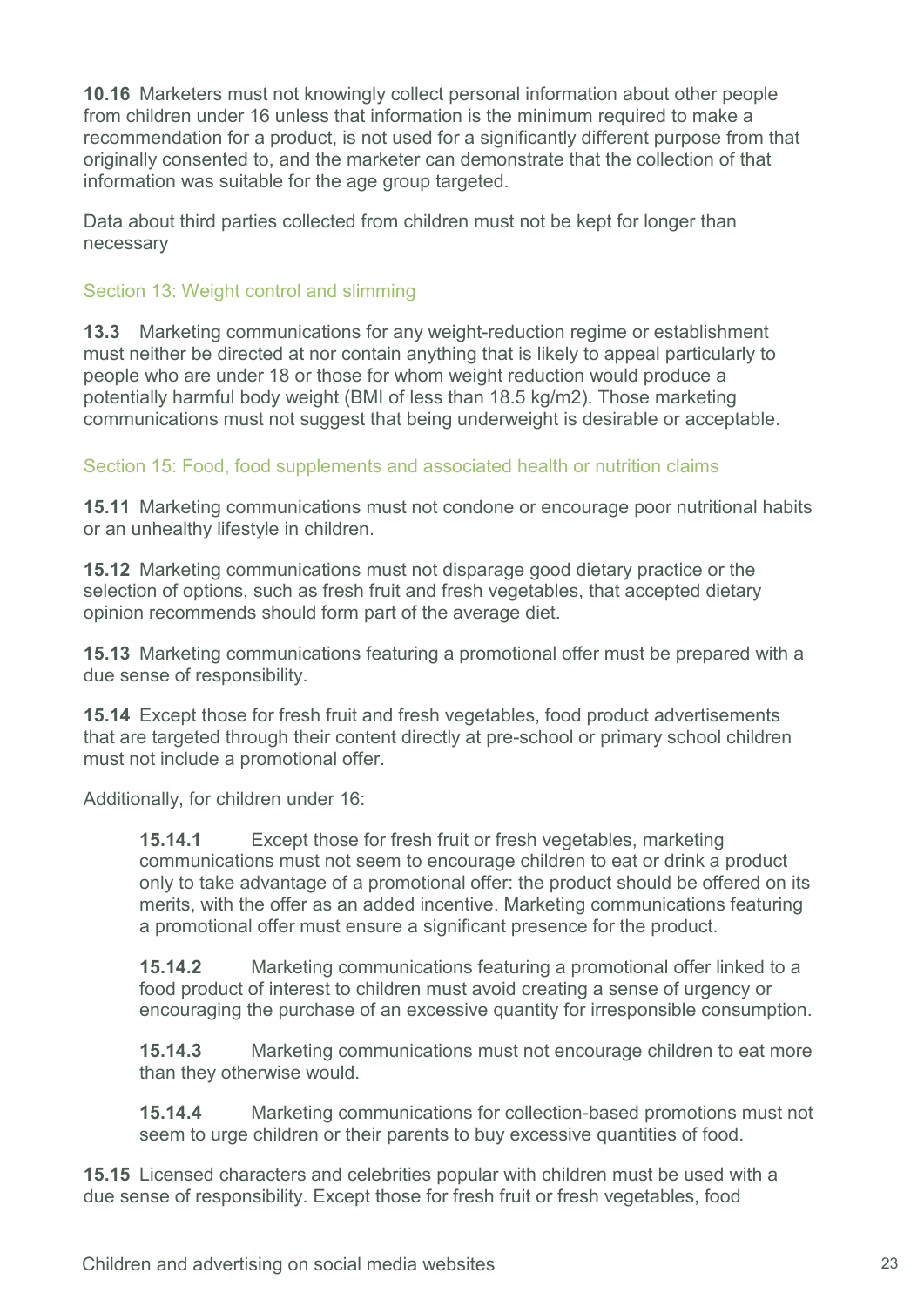advertisements that are targeted directly at pre-school or primary school children through their content must not include licensed characters or celebrities popular with children.

For the avoidance of doubt, that prohibition applies to food or drink advertisements only. The prohibition does not apply to advertiser-created equity brand characters (puppets, persons or characters), which may be used by advertisers to sell the products they were designed to sell.

Licensed characters and celebrities popular with children may present factual and relevant generic statements about nutrition, safety, education or similar.

**15.16** Although children might be expected to exercise some preference over the food they eat or drink, marketing communications must be prepared with a due sense of responsibility and must not directly advise or ask children to buy or to ask their parents or other adults to make enquiries or purchases for them. (see rule 5.4.2).

**15.16.1** Marketing communications must neither try to sell to children by directly appealing to emotions such as pity, fear or self-confidence nor suggest that having the advertised product somehow confers superiority; for example, making a child more confident, clever, popular or successful.

**15.16.2** Marketing communications addressed to children must not urge children to buy or persuade others to buy and must avoid high-pressure or hardsell techniques. Nothing must suggest that children could be bullied, cajoled or otherwise put under pressure to acquire the advertised item.

**15.16.3** Products or prices must not be presented in marketing communications in a way that suggests children or their families can easily afford them.

**15.17** Marketing communications must not give a misleading impression of the nutritional or health benefit of the product as a whole. Claims referring to children's development and health are acceptable if authorised by the European Commission.

# Section16: Gambling

**16.1** Marketing communications for gambling must be socially responsible, with particular regard to the need to protect children, young persons and other vulnerable persons from being harmed or exploited.

**16.3.2** Marketing communications must not exploit the susceptibilities, aspirations, credulity, inexperience or lack of knowledge of children, young persons or other vulnerable persons

**16.3.12** Marketing communications must not be likely to be of particular appeal to children or young persons, especially by reflecting or being associated with youth culture

**16.3.13** Marketing communications must not be directed at those aged below 18 years (or 16 years for football pools, equal-chance gaming [under a prize gaming permit or at a licensed family entertainment centre], prize gaming (at a non-licensed family entertainment centre or at a travelling fair) or Category D gaming machines) through the selection of media or context in which they appear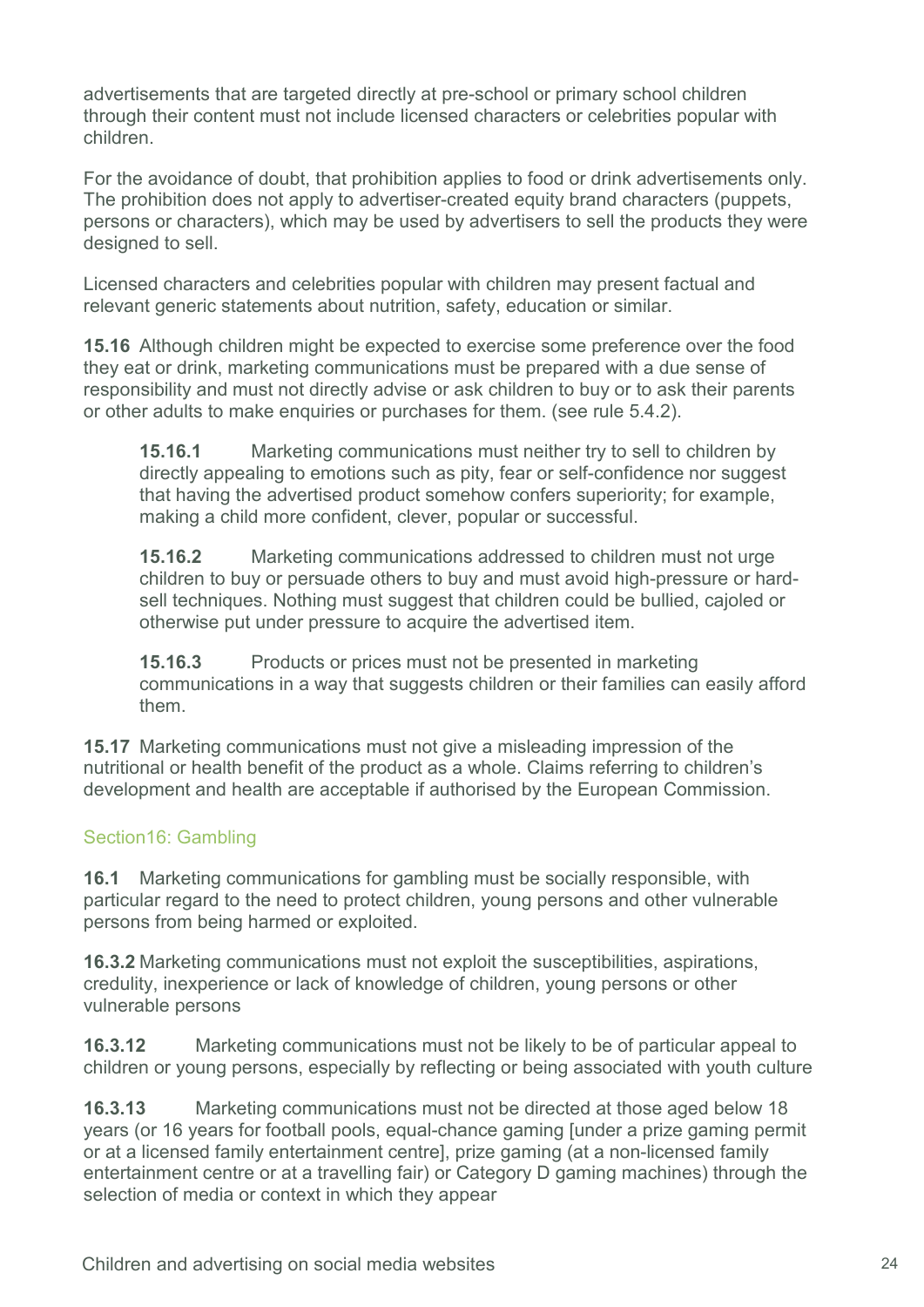**16.3.14** Marketing communications must not include a child or a young person. Noone who is, or seems to be, under 25 years old may be featured gambling or playing a significant role. No-one may behave in an adolescent, juvenile or loutish way

**16.4** Marketing communications for family entertainment centres, travelling fairs, horse racecourses and dog race tracks, and for non-gambling leisure facilities that incidentally refer to separate gambling facilities, for example, as part of a list of facilities on a cruise ship, may include children or young persons provided they are accompanied by an adult and are socialising responsibly in areas that the Gambling Act 2005 does not restrict by age.

# Section17: Lotteries

**17.12** Marketing communications for lotteries must not exploit the susceptibilities, aspirations, credulity, inexperience or lack of knowledge of children, young persons or other vulnerable persons.

**17.13** Marketing communications for lotteries must not be likely to be of particular appeal to children or young persons, especially by reflecting or being associated with youth culture.

**17.14** Marketing communications for lotteries should not be directed at those aged under 16 years through the selection of media or context in which they appear.

**17.15** Marketing communications for a lottery product may include children or young persons. No-one who is, or seems to be, under 25 years old may be featured gambling or playing a significant role.

**17.16** Marketing communications that exclusively feature the good causes that benefit from a lottery and include no explicit encouragement to buy a lottery product may include children or young persons in a significant role.

# Section 18: Alcohol

**18.14** Marketing communications must not be likely to appeal particularly to people under 18, especially by reflecting or being associated with youth culture. They should not feature or portray real or fictitious characters who are likely to appeal particularly to people under 18 in a way that might encourage the young to drink. People shown drinking or playing a significant role (see rule 18.16) should not be shown behaving in an adolescent or juvenile manner.

**18.15** Marketing communications must not be directed at people under 18 through the selection of media or the context in which they appear. No medium should be used to advertise alcoholic drinks if more than 25% of its audience is under 18 years of age.

# Section 21: Tobacco, rolling papers and filters

**21.5** Marketing communications for rolling papers or filters must not be targeted at, or be likely to appeal to, people under 18. Anyone depicted in a marketing communication for rolling papers or filters must be, and be seen to be, over 25. No medium may be used to advertise rolling papers or filters if more than 25% of its audience is or is likely to be males under 18 years of age or females under 24 years of age. No direct marketing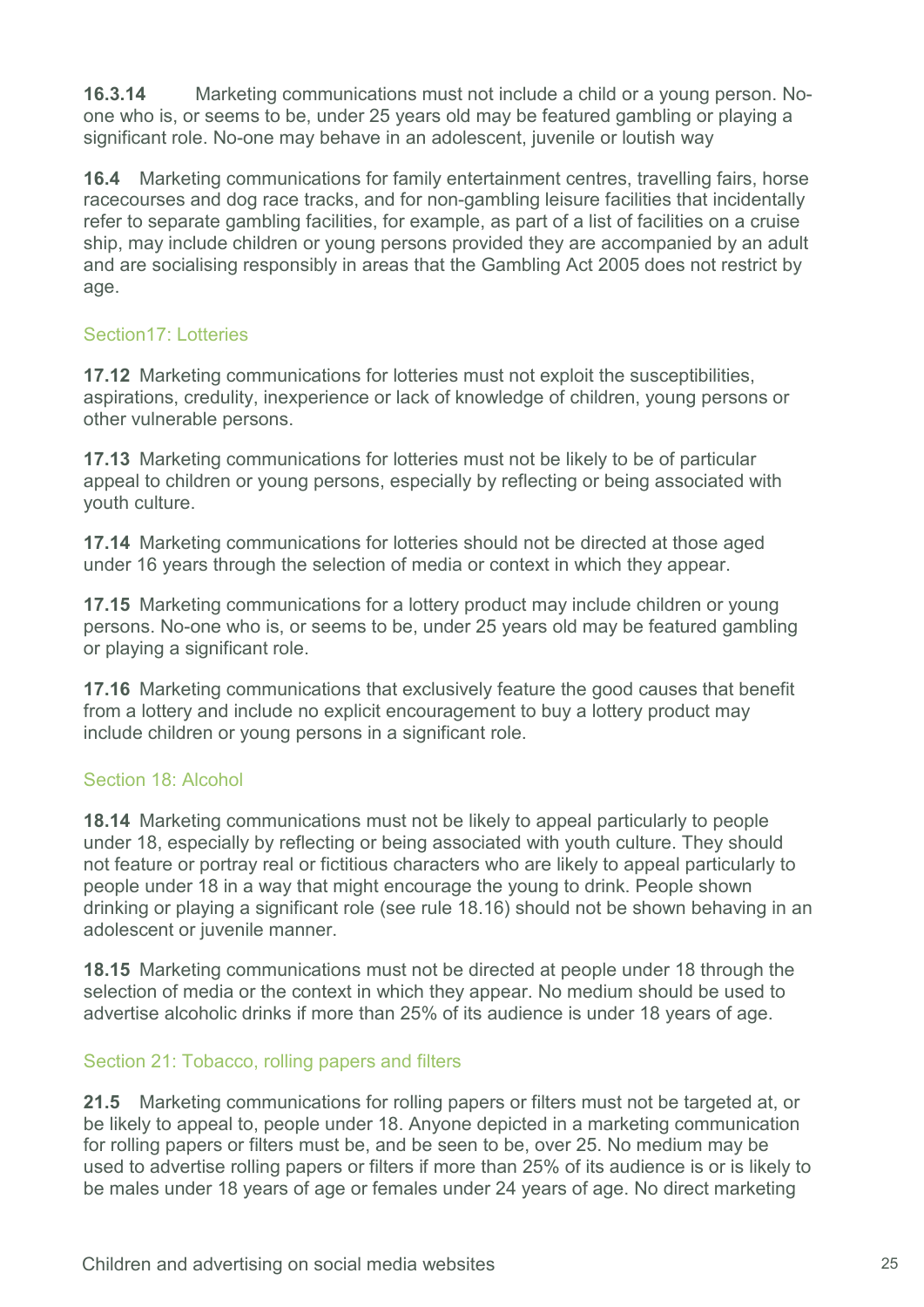communication for rolling papers or filters may be distributed to males under 18 years of age or females under 24 years of age.